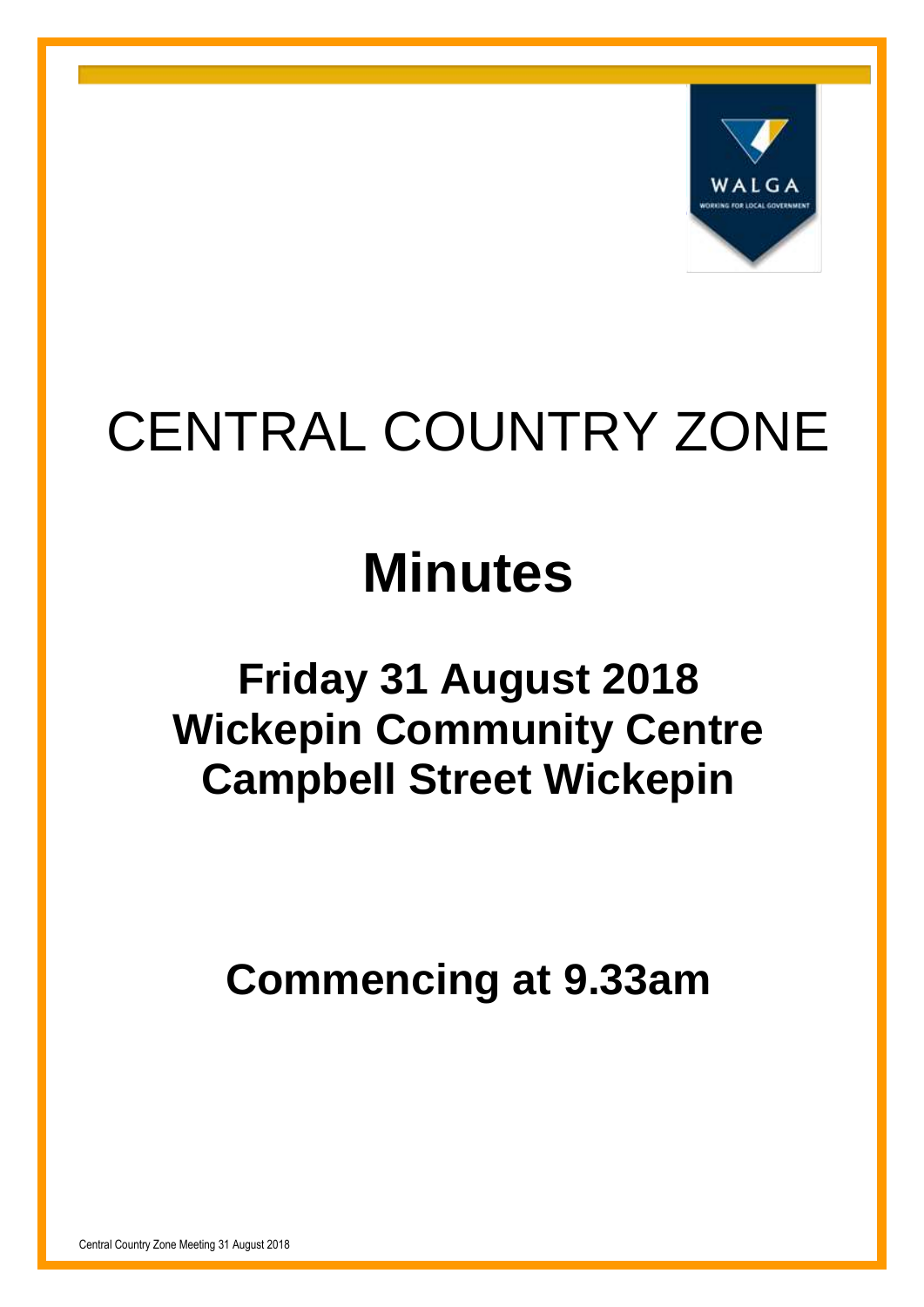## **Table of Contents**

| 1.0  |                                                                                                         |   |
|------|---------------------------------------------------------------------------------------------------------|---|
|      | 1.1                                                                                                     |   |
| 2.0  |                                                                                                         |   |
| 3.0  |                                                                                                         |   |
| 4.0  |                                                                                                         |   |
| 5.0  |                                                                                                         |   |
|      | Outcome of the Local Government Act 1995 Review - Phase 1 - Dr Ken Parker, Department of Local<br>5.1   |   |
|      | Introduction and Update RDA Wheatbelt - Ms Mandy Walker, Director Regional Development RDA<br>5.2       |   |
| 6.0  | <b>MINUTES</b>                                                                                          | g |
|      | 6.1                                                                                                     |   |
|      | 6.2                                                                                                     |   |
|      |                                                                                                         |   |
|      | Minutes of the Executive Committee Meeting - Wednesday 15 August 2018 (Attachment) 10<br>6.3            |   |
| 7.0  | WESTERN AUSTRALIAN LOCAL GOVERNMENT ASSOCIATION (WALGA)<br><b>BUSINESS.</b>                             |   |
|      |                                                                                                         |   |
|      | 7.1                                                                                                     |   |
|      | 7.2<br>7.3                                                                                              |   |
|      | 7.4                                                                                                     |   |
|      | 7.5                                                                                                     |   |
|      | 7.6                                                                                                     |   |
|      | 7.7                                                                                                     |   |
| 8.0  | <b>FINANCE</b>                                                                                          |   |
| 9.00 |                                                                                                         |   |
|      | 9.1                                                                                                     |   |
|      | 9.2                                                                                                     |   |
|      | Minutes of the Local Government Agricultural Freight Group held on Monday 13 August 2018<br>9.2.1       |   |
|      |                                                                                                         |   |
|      | 9.2.2                                                                                                   |   |
|      | Consideration of Recommendations from the Minutes of the Local Government Agricultural Freight<br>9.2.3 |   |
|      | 9.3                                                                                                     |   |
|      | 9.4                                                                                                     |   |
| 10.0 |                                                                                                         |   |
|      |                                                                                                         |   |
|      | Policy for Restricted Access Vehicles on Roads Not on an Approved Network during Harvest<br>10.1        |   |
|      | 10.2                                                                                                    |   |
|      | 10.3                                                                                                    |   |
|      | 10.4                                                                                                    |   |
|      | Department of Water and Environmental Regulation Discussion Paper on a Cost Recovery Approach<br>10.5   |   |
|      |                                                                                                         |   |
|      | 10.6                                                                                                    |   |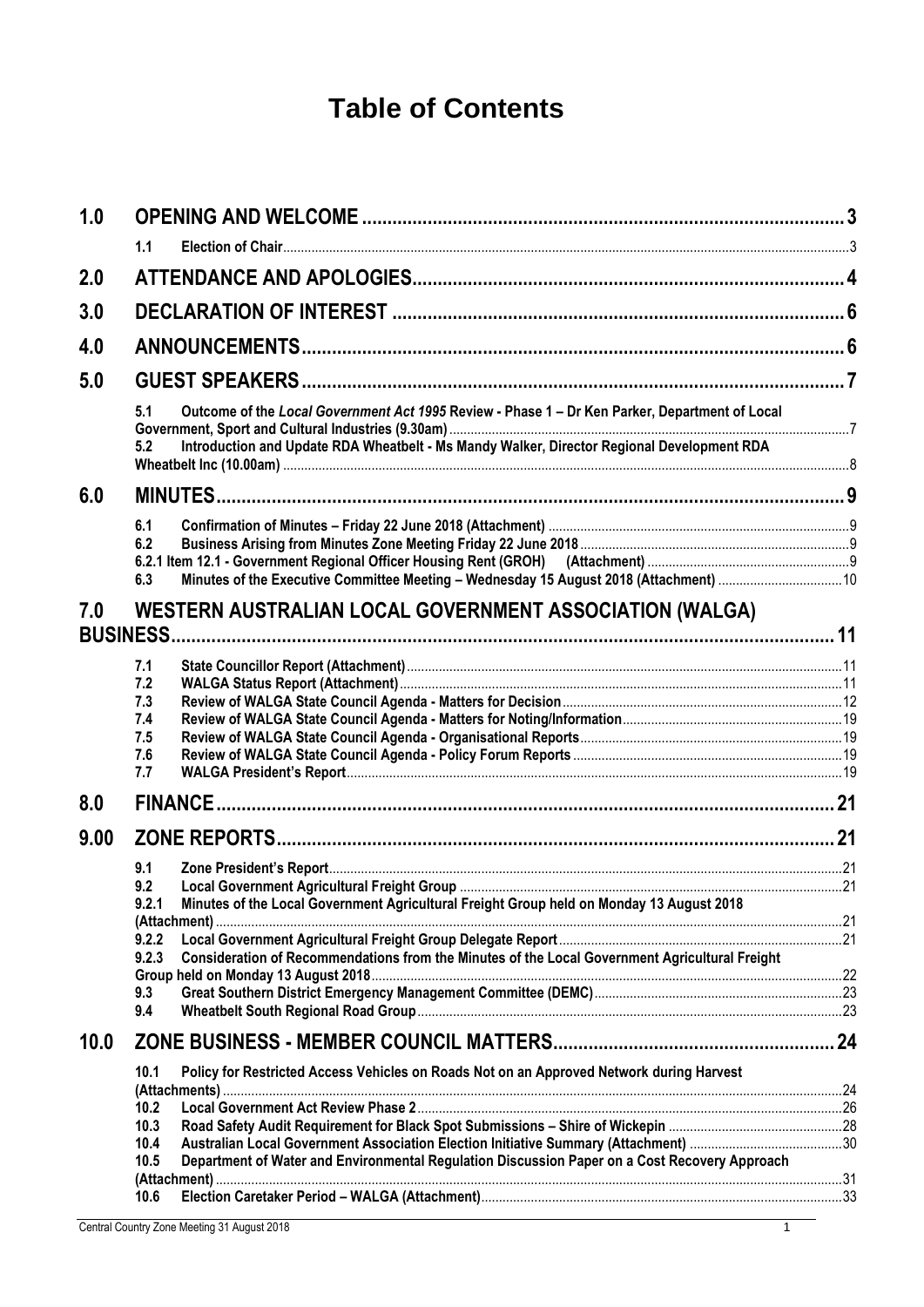| 12.0 |                              |  |
|------|------------------------------|--|
| 13.0 |                              |  |
| 14.0 |                              |  |
|      | 14.1<br>14.2<br>14.3<br>14.4 |  |
| 15.0 |                              |  |
| 16.0 |                              |  |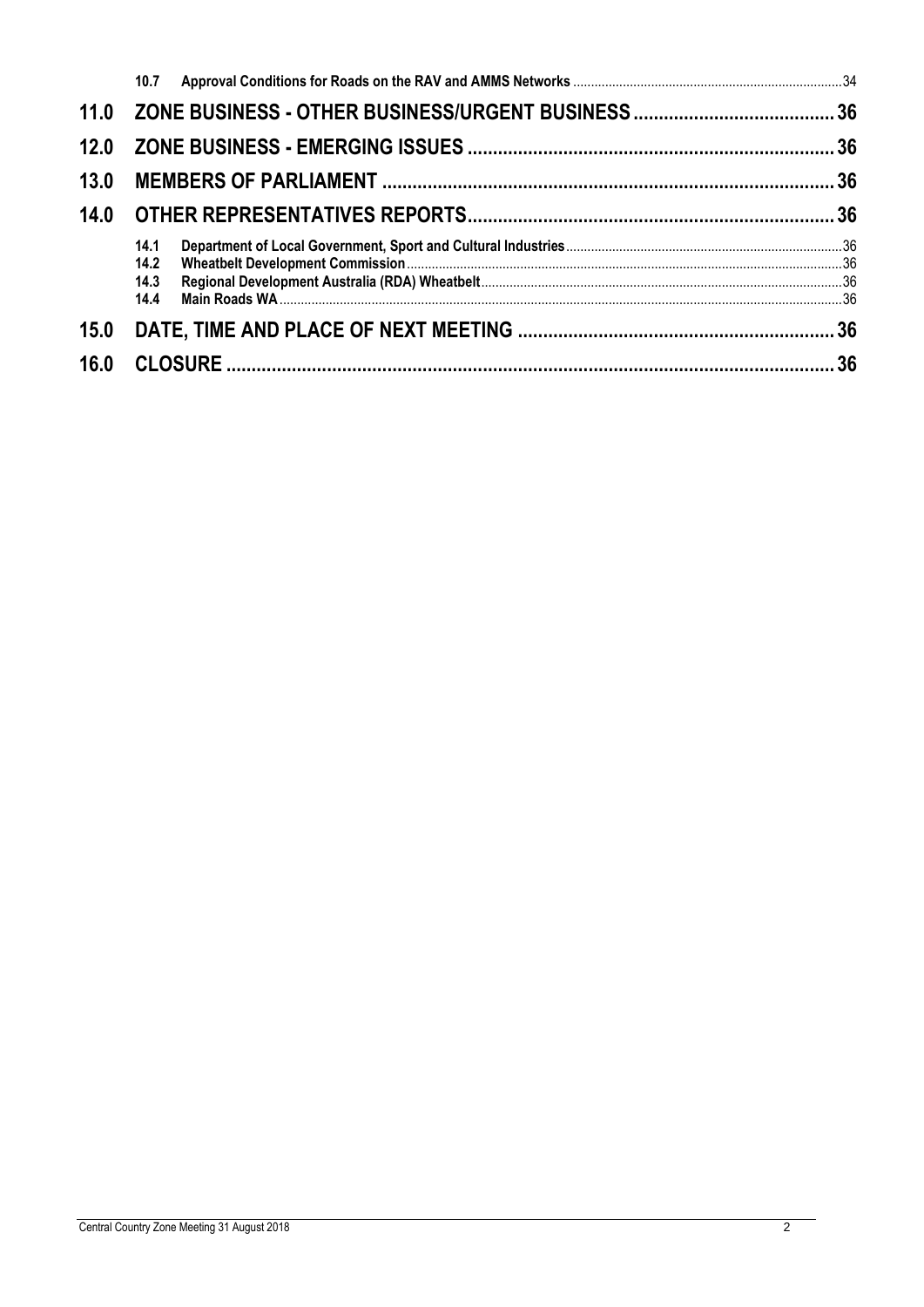## **Minutes**

# **Central Country Zone of WALGA**

## **Friday 31 August 2018, commencing at 9.33am**

## <span id="page-3-0"></span>**1.0 OPENING AND WELCOME**

#### <span id="page-3-1"></span>**1.1 Election of Chair**

As Cr Conley (President) and Cr McGuinness (Deputy President) are unable to attend this meeting it will be necessary to elect a Chair for this meeting.

Executive Officer called for nominations for the position of Chair

Cr De Landgrafft nominated by Cr Russell

No further nominations Cr De Landgrafft was elected

Cr De Landgrafft welcomed all to the Meeting and invited Cr Russell, President Shire of Wickepin to extend a welcome to delegates and guests.

Cr Russell's welcome is provided below.

#### **Welcome Central Country Zone - Wickepin 31st August, 2018**

*Welcome to Everyone.* 

*It gives me Great Pleasure to welcome you all to the Shire of Wickepin.* 

*The Wickepin Agricultural lands were opened for settlement in 1893, the locality of Wickepin beginning as a watering point known as "Yarling" and used by the Sandalwood cutters. With the expansion of the Great Southern Rail the townsite of Wickepin was officially gazetted in 1908, as an important service centre for grain and sheep farming.*

*Our shire incorporates the farming communities of Wickepin, Yealering, Harrismith and Tincurrin; is 210km from Perth; covers approximately 1989 sq kms; and has 157km of sealed roads and 717km of unsealed roads. What is known as "Tank Hill" just to the west of Wickepin townsite is the junction of 3 water catchment areas – the Murray (west-Hotham River System), the Blackwood (south) and the Avon (Yarling Brook-NE to Yealering-Swan River), and so is known as "The Watershed".*

*Townsites within the shire are Yealering- which is nestled next to the picturesque Lake Yealering, and home to a wide variety of bird life; Harrismith – which is internationally recognised for a wide variety of unique wildflowers including orchids, verticordias, grevilleas and banksias, a Photographer's delight; Tincurrin – originally a rail siding which grew to service the growing farming area and is also home to wildflowers, especially verticordia, and is close by to Lake Toolibin, the largest remaining freshwater wetland in the wheatbelt area of WA; and of course Wickepin.* 

*Although primary production of mixed grains, sheep and cattle are still the predominant source of income to our shire residents, Community events and Tourism are focal points for our Council and there are a number of annual and bi-annual events held which I will brief here.*

*The Albert Facey Homestead is located in the main street of Wickepin, re-located from a farm property in 2000, and has been lovingly restored to reflect the harsh and simple lifestyle of the pioneers of the district in the early 1920's, and which also celebrates the life of Albert Facey, author of the bestselling autobiography A Fortunate Life.*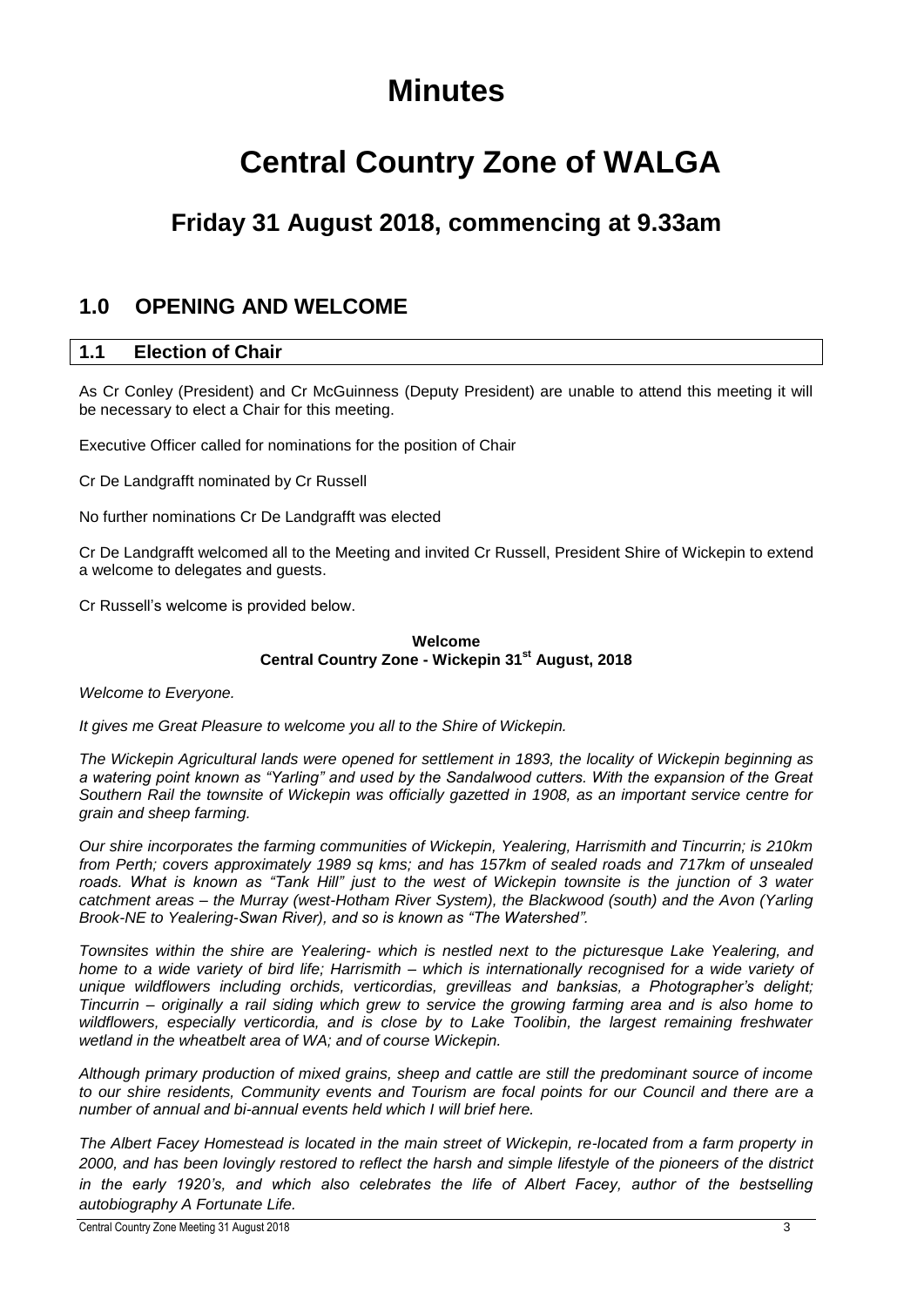*Each year around October the Avon and Hills Carriage Driving club combine with three other Harness clubs (Albany Club, Murray & Districts Club, & the West Australian Harness Society)at the Community Centre Grounds in Wickepin for a weekend of (horse harness) Pleasure Driving. They spend the weekend within the town for the Shire residents to watch and then do pleasure drives through the back roads.*

*The annual ANZAC Day Ceremony is held on 25 April, and is always very well attended by locals and visitors.*

*The Bi-annual Wickepin Art Prize attracts around 170 artists from around the Shire, the South West and Perth. The Art Prize includes the 'Arty Party' opening night, with entertainment- and the 'Feast on Art' long table lunch held amongst the artworks on Sunday. The top prize of art is acquired by the Shire, and this year the Art Show is being run in conjunction with the Facey Festival in October.*

*The Town Hall floor is polished annually when The Campfire Country duo, David and Therese Higgins, come to Wickepin for a weekend in June. An Old Time Dance including line-dancing, new vogue and*  square dancing is held on Friday night. Saturday and the evening includes a country music concert and *dancing. Dancers take to the floor on Sunday, learning new steps before heading off. Around 90 caravans swell the ranks of the Wickepin Shire for 4 days of the event.* 

*Following the completion of the Yealering & Wickepin cemeteries, work has commenced on an upgrade to the Harrismith cemetery and niche wall.*

Johnston Park Healthy Community Precinct, in the heart of Wickepin, is alongside the Health Centre. *Exercise equipment is for all ages and all stages of fitness, and has been grouped ready for a work-out. Exercise plans have been created for those who need some inspiration.* 

*The WW1 Commemorative Tribute was possible through funding from the Department of Veteran Affairs Anzac Centenary Local Grants Program and Rick Wilson, MP. The photographic visual fence was installed as a solution to visitors accidentally stepping off the edge and was created using images relevant to the Fallen who are honoured in this Commemorative Tribute. A large percentage of local soldiers killed in WW1 were members of the 10th Light Horse Brigade. The Shire will be holding a memorial service on November 11th to commemorate Armistice Day, and the Centenary of the end of WW1.*

*The Shire of Wickepin engaged consultants TPG to create informative signs for the walk trails in Wickepin, Yealering and Harrismith, focussing on heritage sites and points of interest. The She Shed / He Shed group, with support from the Shire of Wickepin, created artworks out of recycled metal and machinery parts, as sculptural points of interest, along the trail in Wickepin. Sculpture Workshops, facilitated by*  different artists on occasion, were held where community members were taught different sculptural *techniques over a few weekends and one example of "the creations" made by the participants is the 'Bird*  Park', which consists of birds from the bushland sitting on top of 12 local recycled electricity poles, *blackened to resemble burnt tree stumps.*

*I hope you will have time to drive around our town and enjoy some of these sights. Once again, Welcome to the Shire of Wickepin, and Enjoy today's meeting.*

## <span id="page-4-0"></span>**2.0 ATTENDANCE AND APOLOGIES**

#### **Attendance**

Cr Jeanette De Landgrafft (Chair) President, Shire of Lake Grace Cr Chris Pepper Deputy President, Shire of Beverley Cr David White Cr David White Councillor, Shire of Beverley Mr Stephen Gollan Center Center Center CEO, Shire of Beverley Cr Neil Walker Deputy President, Shire of Brookton Cr Kim Mills Councillor, Shire of Brookton Mr Ian D'Arcy CEO, Shire of Brookton Cr Lyn Baker **President, Shire of Corrigin** President, Shire of Corrigin Ms Natalie Manton CEO, Shire of Corrigin Cr Eliza Dowling **Creatilla Contract Creative Creative Creative Creative Creative Creative Creative Creative Creative Creative Creative Creative Creative Creative Creative Creative Creative Creative Creative Creative Creat** Mr Gary Sherry **CEO**, Shire of Cuballing

Central Country Zone Meeting 31 August 2018 4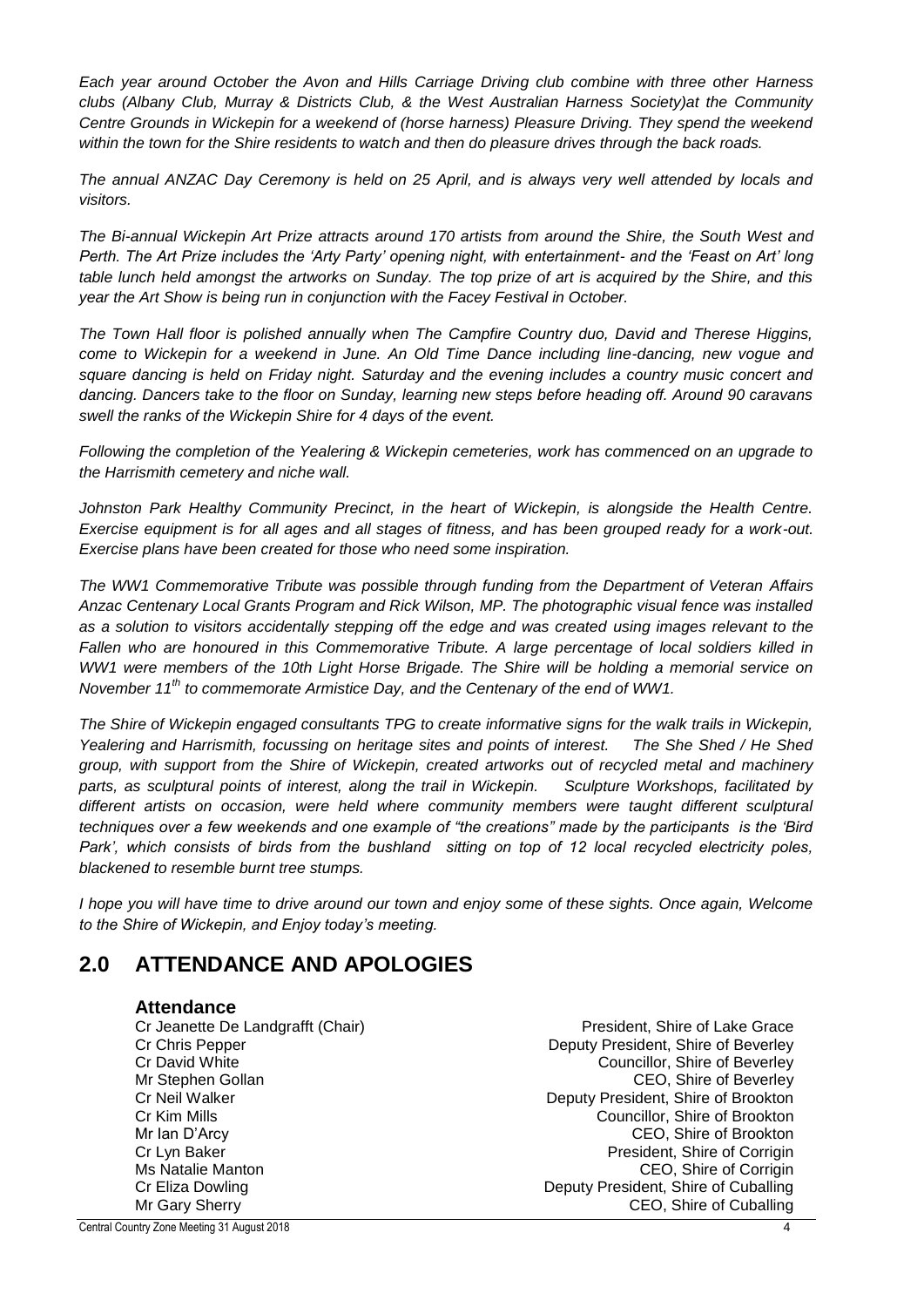Cr Marilyn Hasleby Councillor, Shire of Dumbleyung Cr Catherine Watkins Councillor, Shire of Dumbleyung Mr Matthew Gilfellon CEO, Shire of Dumbleyung Cr Rodney Duckworth Deputy President, Shire of Kulin Mr Noel Mason CEO, Shire of Kulin Cr Steve Hunt **Deputy President, Shire of Lake Grace**<br>Ms Denise Gobbart **Deputy President, Shire of Lake Grace** CEO, Shire of Lake Grace Cr Tim Weise Deputy President, Shire of Narrogin Mr Dale Stewart CEO, Shire of Narrogin Cr Wayne Davies **President**, Shire of Quairading **Cr Ron Walker Cr Ron Walker Councillor, Shire of Wagin** Cr Bryan Kilpatrick Cr Bryan Kilpatrick<br>Mr Brian Roderick Councillor, Shire of Wagin A/CEO, Shire of Wagin Cr Ian Turton Councillor, Shire of Wandering Ms Amanda O'Halloran CEO, Shire of Wandering<br>Cr Ray Harrington Cr Ray Harrington Cr Ray Harrington Cr Ray Harrington **President, Shire of West Arthur**<br>Cr Alan Blencowe **President Arthur** Councillor, Shire of West Arthur Councillor, Shire of West Arthur Ms Nicole Wasmann **Michael Arthur CEO**, Shire of West Arthur<br>Cr Julie Russell **Critical Critics** Cr President Shire of Wickepin Cr Julie Russell President, Shire of Wickepin Councillor, Shire of Wickepin Mr Mark Hook **CEO**, Shire of Wickepin Cr Jarrad Logie **Deputy President, Shire of Williams** Mr Geoff McKeown **CEO**, Shire of Narrogin

Mr Bruce Wittber, Joint Executive Officer

#### **WALGA Representatives**

Mr Ian Duncan, Executive Manager, Infrastructure Mr Zac Donovan, Executive Manager Finance and Marketing

#### **Department of Local Government, Sport and Cultural Industries**

Dr Ken Parker Principal Strategy Officer, Local Government

#### **Guests**

| Mr Rick Wilson MP | Member for O'Connor (entered the meeting at 11.03am) |
|-------------------|------------------------------------------------------|
| Mr Craig Manton   | Regional Manager, Wheatbelt Region Main Roads WA     |
| Ms Louise Adamson | Operations Manager, MRWA Central Wheatbelt Region    |
| Ms Mandy Walker   | Director Regional Development, RDA Wheatbelt Inc.    |

#### **Apologies**

| Cr Dee Ridgway<br>Cr Katrina Crute | President, Shire of Beverley<br>President, Shire of Brookton |
|------------------------------------|--------------------------------------------------------------|
| Cr Mark Conley                     | President, Shire of Cuballing                                |
| Cr Barry West                      | President, Shire of Kulin                                    |
| <b>President Leigh Ballard</b>     | President, Shire of Narrogin                                 |
| <b>Cr Brett McGuinness</b>         | Deputy President, Shire of Quairading                        |
| Cr Jill McCrae                     | Councillor, Shire of Quairading                              |
| Mr Graeme Fardon                   | CEO, Shire of Quairading                                     |
| Cr Phillip Blight                  | President, Shire of Wagin                                    |
| Mr Peter Webster                   | CEO, Shire of Wagin                                          |
| Cr Brendan Whitely                 | President, Shire of Wandering                                |
| Cr Chad Ferguson                   | Deputy President, Shire of Wandering                         |
| Cr John Cowcher                    | President, Shire of Williams                                 |
| Shire of Pingelly                  |                                                              |
| Hon Mia Davies MLA                 | <b>Member for Central Wheatbelt</b>                          |

Hon Martin Aldridge MLC Member for Agricultural Region Hon Jim Chown MLC Member for Agricultural Region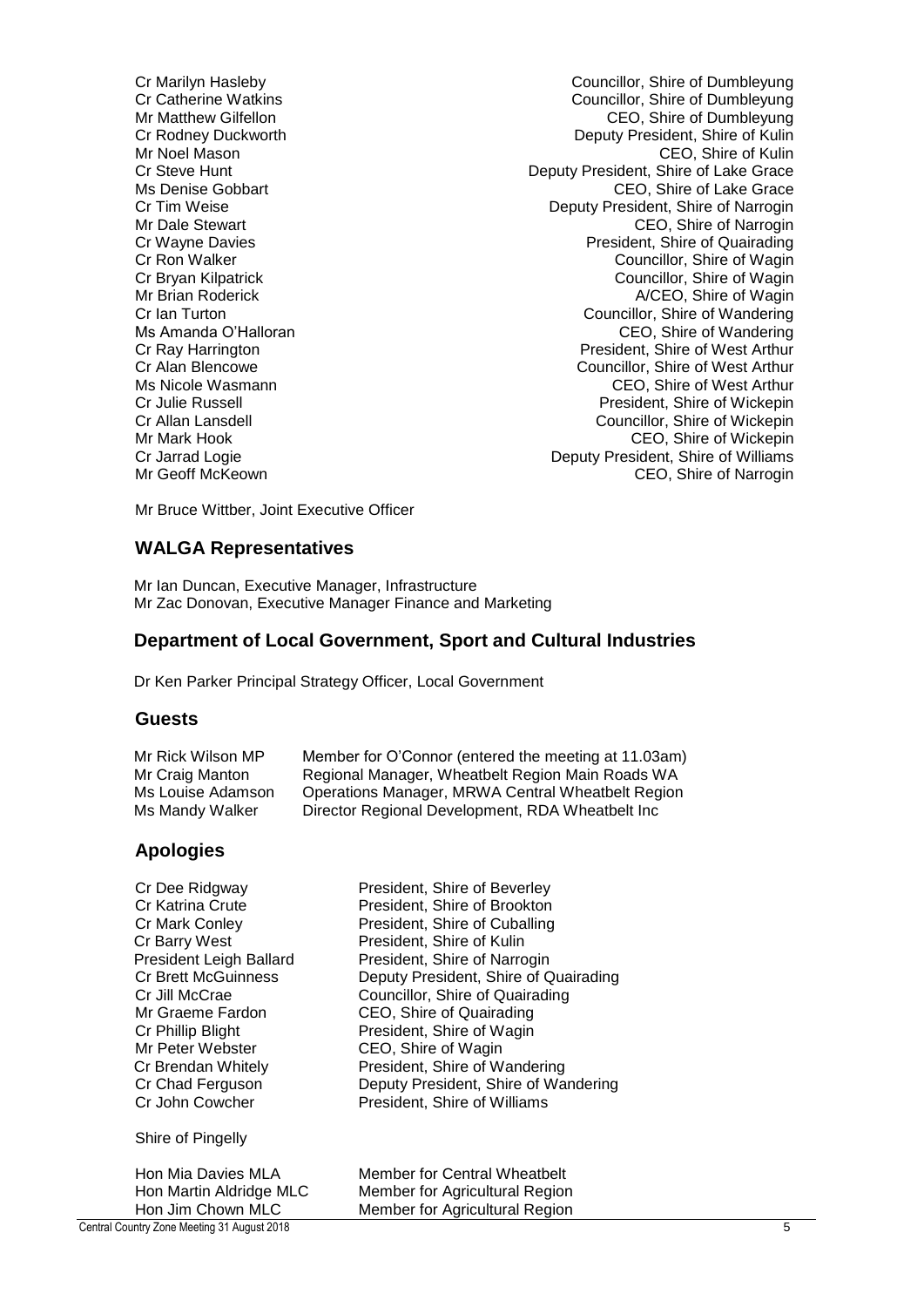Mr Peter Rundle MLA

Hon Colin De Grussa MLC Member for Agricultural Region<br>Hon Laurie Graham MLC Member for Agricultural Region Hon Laurie Graham MLC Member for Agricultural Region Hon Rick Mazza MLC Member for Agricultural Region

Mr Luke Stevens **Senior Legislation and Strategy Officer**, Department of Local Government, Sport and Cultural Industries

## <span id="page-6-0"></span>**3.0 DECLARATION OF INTEREST**

Nil

## <span id="page-6-1"></span>**4.0 ANNOUNCEMENTS**

Nil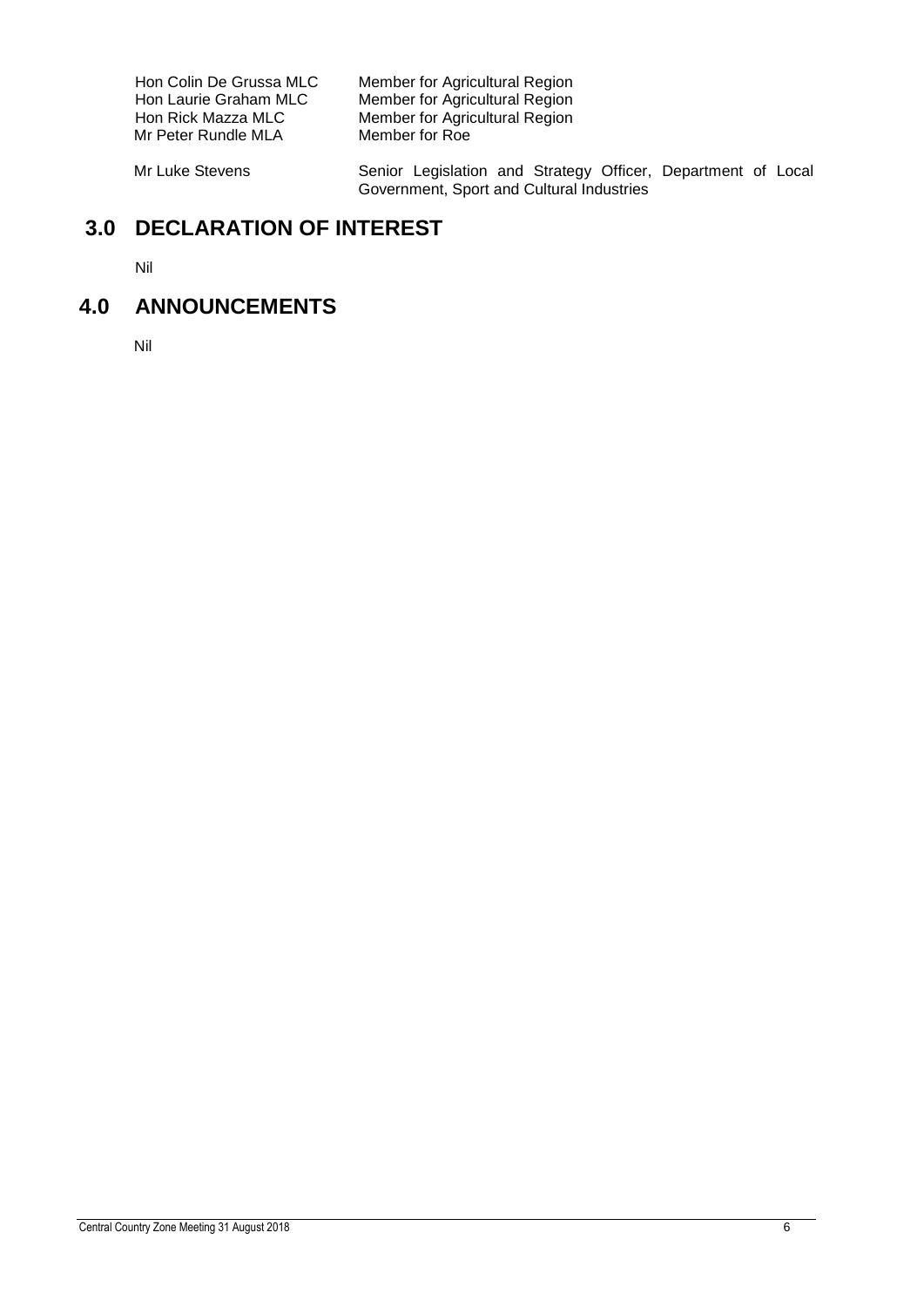## <span id="page-7-0"></span>**5.0 GUEST SPEAKERS**

#### <span id="page-7-1"></span>**5.1 Outcome of the** *Local Government Act 1995* **Review - Phase 1 – Dr Ken Parker, Department of Local Government, Sport and Cultural Industries (9.30am)**

A consultation paper relating to *Local Government Act 1995* Review - Phase 1 was released in November 2017 following which the Zone established a Working Group to prepare a submission to the review.

On 1 August 2018, the Minister for Local Government announced the Phase 1 reforms which have been developed as a result of consultation with the local government sector and broader community. Drafting for the reforms will now commence to prepare a Bill to amend the *Local Government Act 1995*.

The focus of the reforms is on building the capacity of council members and giving them the tools to be able to carry out their complex role in a way that meets community expectations.

Key changes to be implemented under Phase 1 include:

**Gifts** 

- Council members and CEOs will be prohibited from receiving gifts that are intended to influence decision-making or a perceived conflict of interest
- Gifts received by council members and CEOs in their official role valued at \$300 or more must be declared within 10 days of receipt
- Council members will have to declare a conflict of interest if they have received a gift or gifts over \$300 from any person who has a matter come before council. They will not be able to vote on the matter or participate in the meeting.

Universal training

- Online induction for candidates so they better understand the role of a council member and laws covering election campaigning
- Formal training for all council members to be completed within 12 months of election
- A requirement for councils to develop and report on a continuing professional development program for elected members.

Standards of behaviour

- Introduction of a mandatory Code of Conduct applicable to all council members and candidates
- Greater transparency with adverse findings by the Standards Panel against a council member to be tabled at the council's next ordinary council meeting.

Improved access to information

- Flexibility for public notice requirements allowing new technologies to be used
- More information to be published on a local government's website
- CEO total benefits package and council member fees and allowances to be published in the local government's annual report.

CEO recruitment and performance review

 Minimum standards to be adopted by local governments for CEO recruitment, selection, performance review and termination.

A number of out-of-date provisions will also be removed to improve administrative efficiencies and reduce red tape for local governments.

A copy of the information sheets released can be accessed on the Department of Local Government, Sport and Cultural Industries website

#### <https://www.dlgsc.wa.gov.au/localgovernment/strengthening/Pages/LG-Act-Review.aspx>

Ken Parker from the Department will give a presentation on the outcome of the Phase 1 Review.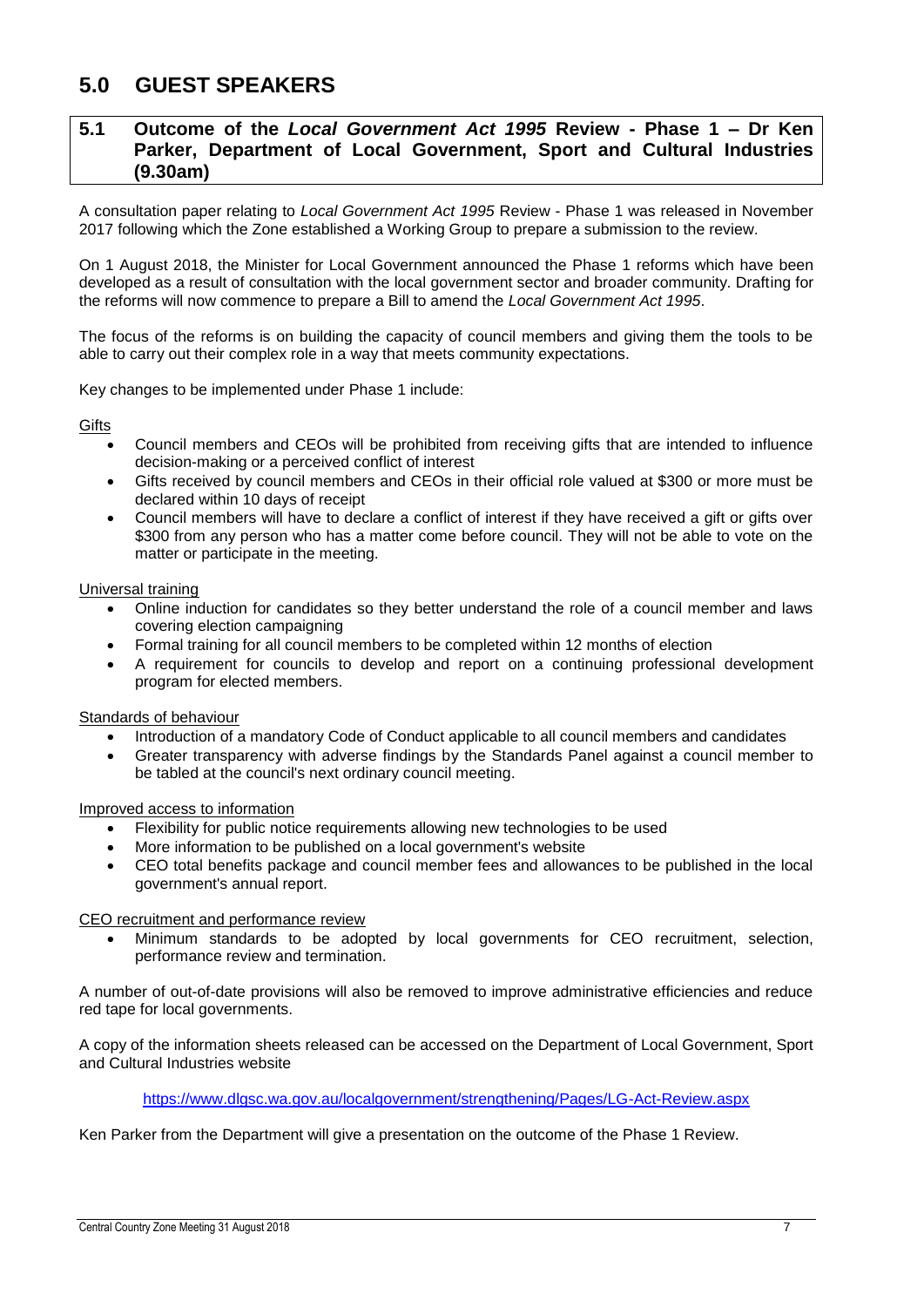## <span id="page-8-0"></span>**5.2 Introduction and Update RDA Wheatbelt - Ms Mandy Walker, Director Regional Development RDA Wheatbelt Inc (10.00am)**

Providing an opportunity for Mandy Walker the new Director Regional Development, RDA Wheatbelt Inc to introduce herself and make a short presentation on the activities of the RDA Wheatbelt.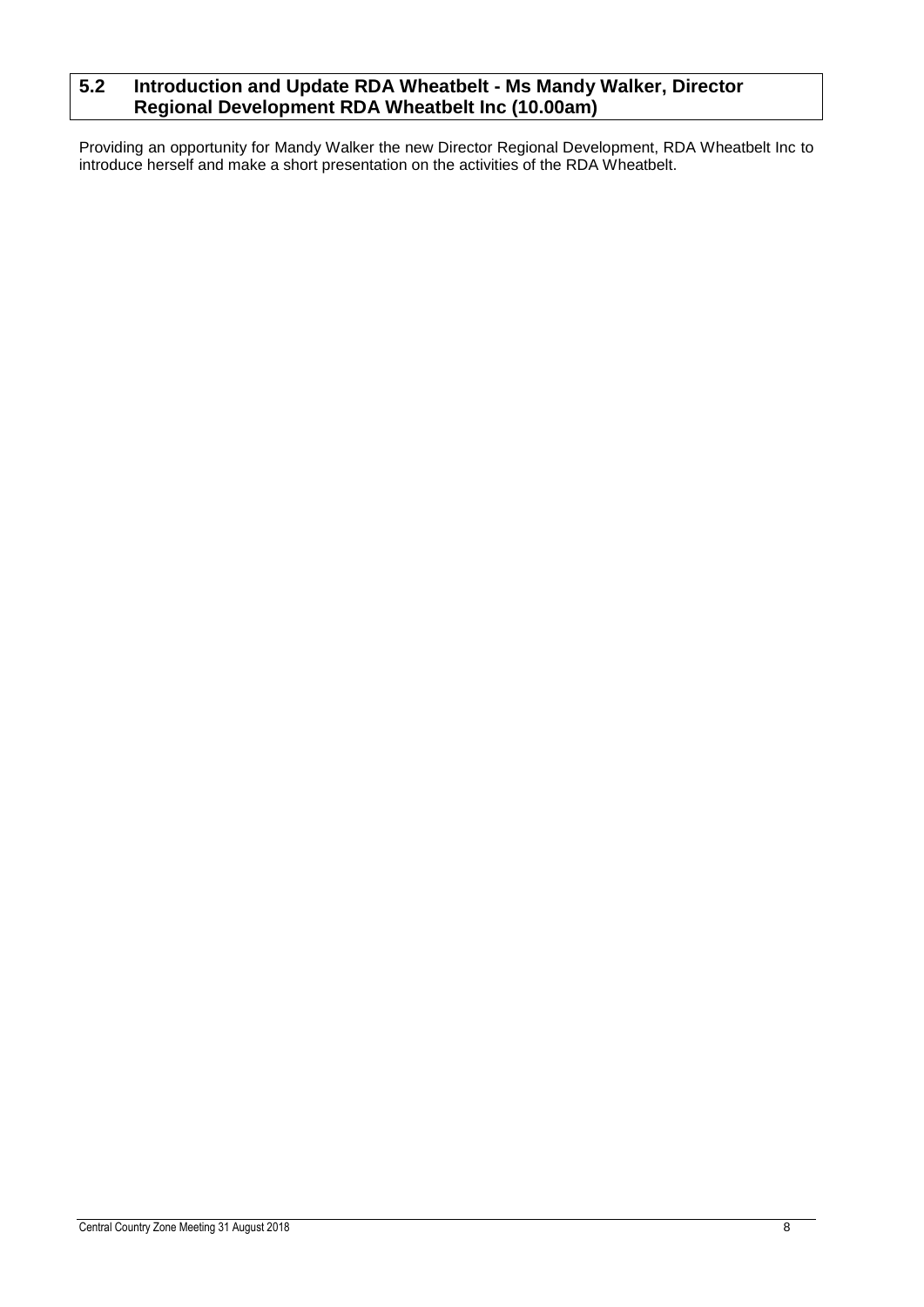## <span id="page-9-0"></span>**6.0 MINUTES**

#### <span id="page-9-1"></span>**6.1 Confirmation of Minutes – Friday 22 June 2018 (Attachment)**

#### **RECOMMENDATION:**

That the Minutes of the Meeting of the Central Country Zone held Friday 22 June 2018 be confirmed as a true and accurate record of the proceedings.

**RESOLUTION: Moved: Cr Russell Seconded: Cr Hunt**

**That the Minutes of the Meeting of the Central Country Zone held Friday 22 June 2018 be confirmed as a true and accurate record of the proceedings.**

**CARRIED**

#### <span id="page-9-2"></span>**6.2 Business Arising from Minutes Zone Meeting Friday 22 June 2018**

#### <span id="page-9-3"></span>**6.2.1 Item 12.1 - Government Regional Officer Housing Rent (GROH) (Attachment)**

At the Central Country Zone meeting on Friday 22 June 2018, Dale Stewart CEO, Shire of Narrogin raised the issue of the increase in rent for GROH houses and enquired whether the matter had previously been considered by the Zone and/or WALGA.

The meeting agreed that the Executive Officer would extend an invitation to GROH to attend the next inperson Zone Meeting.

An invitation was extended to a representative of GROH however they were unable to attend this meeting, but did offer to come in via teleconference. Given past poor experience with having a presentation via teleconference that suggestion was not supported.

GROH offered to attend another meeting depending upon the date however in an email discussion with Cr Conley it was felt that as this issue was topical at the moment and a delay may not be in the Zone's interest.

The Executive Officer also raised the issue of having a representative of GROH at the meeting with Hon Laurie Graham MLC to see if he was able to assist.

In a similar discussion around rents last year the Great Eastern Country Zone was advised of the following information in relation to GROH rents:

- *The Housing Authority does not hold information on what rent is being charged to each tenant. The administration of rent charged to tenants is undertaken by the employing government agency.*
- *Prior to the introduction of the Tenant Rent Setting Framework Policy (the Policy) in 2000, GROH tenants were charged a flat rate based on the style of accommodation. This method did not allow for any differentiation between locations.*
- *The Policy allows discounts for distances from Perth, the regional centre, the coast and for the town amenity level.*
- *The Policy is linked to the Perth median rent as assessed by the Real Estate Institute of Western Australia, as the basis for calculating the maximum rent that Government agencies can recoup from employees in GROH accommodation.*
- *The Perth median rent provides a single, reliable source of data that can be obtained and administered more easily than alternative data sources, such as multiple regional rental data. This allows a consistent method of calculation that can be applied across the state.*
- *The discounts based on location are then applied to calculate a subsidised rent for government employees living in regional locations.*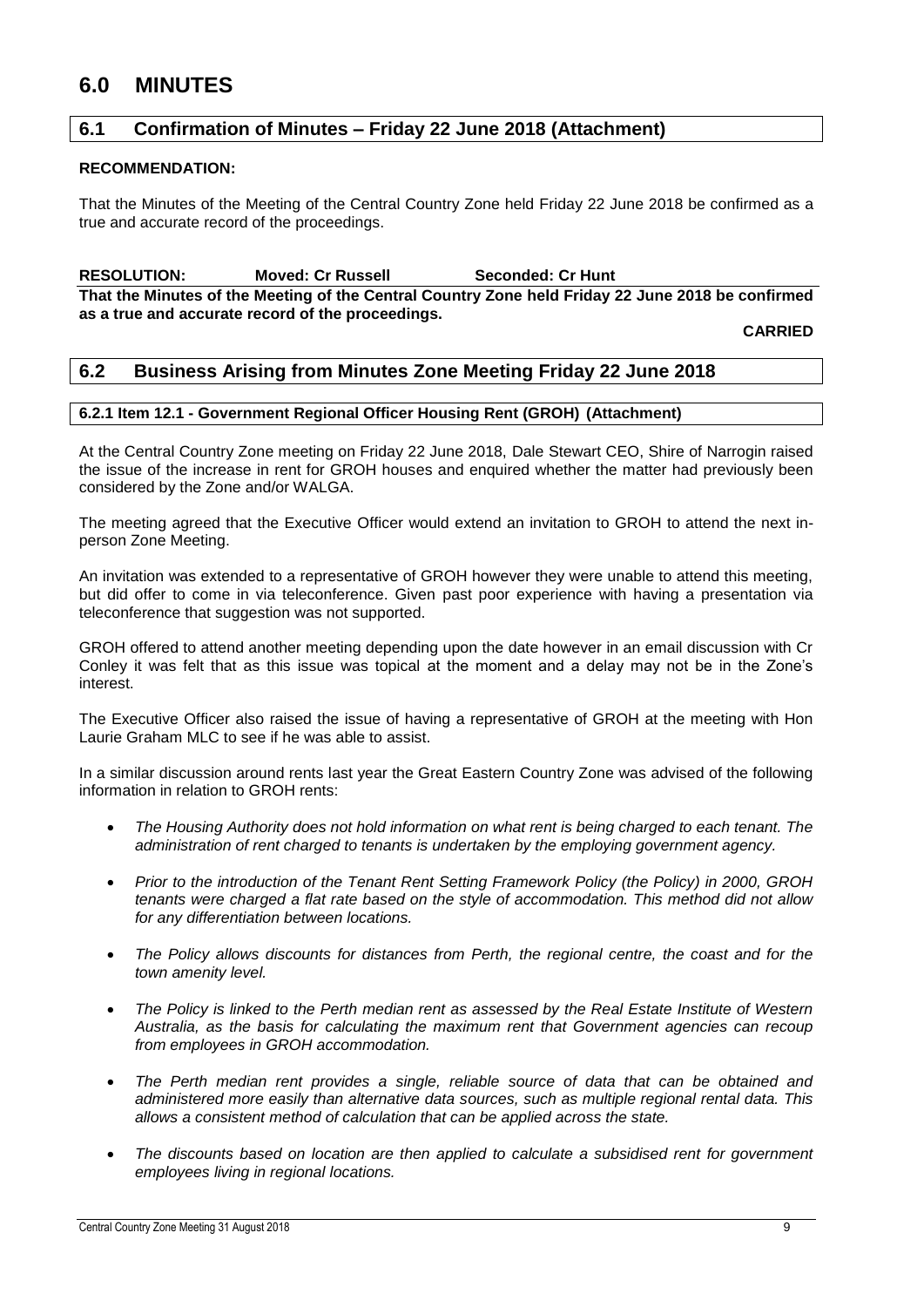- *GROH rent is not calculated as a portion of employees' salary. Instead the Policy establishes the maximum rent that government agencies can charge their employees residing in a GROH property.*
- *The Policy has a restriction to increase employee rent in July each year by not more than \$30 per week per annum.*
- *Where the assessed employee rent is higher than the rent paid by the GROH client agencies, the employee rent is restricted to the weekly amount paid by the GROH client agency.*
- *Agencies can include GROH additional fees & charges in their calculation of employees' rent (eg furniture fees).*
- *Where Housing becomes aware that GROH tenants are being charged rent that is higher than the indicative market rate for their location, these cases will be investigated and the issue raised with the relevant agency.*
- *Government agencies can offer further incentives to their employees in the form of an additional decrease in tenant rents. Agencies can also decide not to charge employee rent in localities that are difficult to staff.*
- *Housing has forecast a potential reduction in the maximum rent for the 2017-18 financial year based on current market conditions, however the actual rent charged to tenants will be set by the employing agency.*

A copy of the GROH Tenant Rent Setting Framework Policy (January 2017) [accessed [www.housing.wa.gov.au](http://www.housing.wa.gov.au/) on 22 August 2018] is attached for the Zone's information. Based on the Tenant Rent Setting Framework Policy, Appendix A of the document lists the discounts applicable to locations around the state.

The matter is submitted for the Zone's consideration of any further action.

#### **Noted**

#### **10.35am Meeting adjourned for morning tea**

#### **10.58am Meeting resumed following morning tea**

#### <span id="page-10-0"></span>**6.3 Minutes of the Executive Committee Meeting – Wednesday 15 August 2018 (Attachment)**

Presenting the minutes of the Executive Meeting held on Wednesday 15 August 2018.

#### **Executive Officer Comment:**

Any recommendations from the meeting are included as separate agenda items.

#### **RECOMMENDATION:**

That the Minutes of the Meeting of the Central Country Zone Executive Committee held Wednesday 15 August 2018 be received.

**RESOLUTION: Moved: Cr Watkins Seconded: Cr Baker That the Minutes of the Meeting of the Central Country Zone Executive Committee held Wednesday 15 August 2018 be received.**

**CARRIED**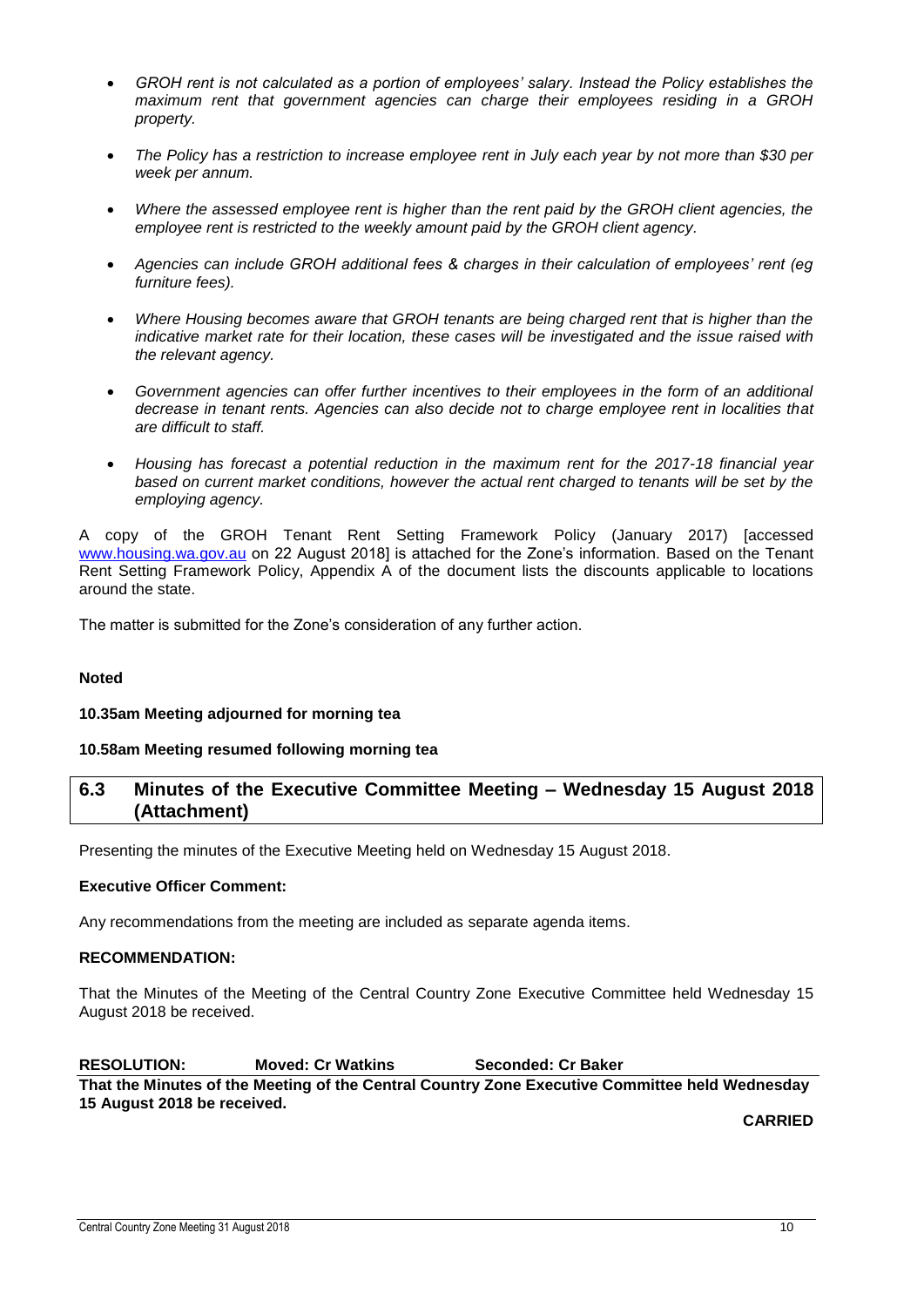## <span id="page-11-0"></span>**7.0 WESTERN AUSTRALIAN LOCAL GOVERNMENT ASSOCIATION (WALGA) BUSINESS**

*Zone delegates to consider the Matters for Decision contained in the WA Local Government Association State Council Agenda and put forward resolutions to Zone Representatives on State Council*

#### <span id="page-11-1"></span>**7.1 State Councillor Report (Attachment)**

Cr Phillip Blight

#### <span id="page-11-2"></span>**7.2 WALGA Status Report (Attachment)**

*From Executive Officer*

#### **BACKGROUND:**

Presenting the status report for August 2018

The Executive Officer advised that he had sought further details from WALGA in relation to 23 February 2018, Zone Agenda Item 10.4 - Restructure Department of Fire and Emergency Services and had been advised as follows:

*WALGA can advise the zone that as at 1 July, the Office of Emergency Management merged with the Department of Fire and Emergency Services (DFES) under Machinery of Government changes announced last year.*

*The State Recovery Coordinator (SRC) responsibilities have been handed over to the newly created role of Assistant Commissioner Resilience and Recovery within the Strategy and Emergency Management Command in DFES.*

*This role will initially be headed up by Acting Assistant Commissioner Rick Curtis from DFES.*

#### *Points of Contact within the Recovery Team are as follows:*

*For SRC, strategic oversight and executive level issues –*

*A/Assistant Commissioner Ricky Curtis*

*T: (08) 9395 9400, M: 0409 287 396, E: [Ricky.Curtis@dfes.wa.gov.au](mailto:Ricky.Curtis@dfes.wa.gov.au)*

*For broad operational issues and those pertaining specifically to the new Disaster Recovery Funding Arrangements –*

#### *Katherine Clarke*

*T (08) 6551 4006 E: [katherine.clarke@oem.wa.gov.au](mailto:katherine.clarke@oem.wa.gov.au)*

*For WANDRRA issues and claims information –*

*Graham Capper T (08) 6551 4034, M: 0402 833 574 E: [Graham.Capper@oem.wa.gov.au,](mailto:Graham.Capper@oem.wa.gov.au) Terry Asher T (08) 6551 4041, M 0403 774 608 E: [terry.asher@oem.wa.gov.au](mailto:terry.asher@oem.wa.gov.au)*

*For community recovery issues –*

#### *Karen Edmeades*

*T: (08) 6551 4053 | M: 0438 040 814 E: [karen.edmeades@oem.wa.gov.au](mailto:karen.edmeades@oem.wa.gov.au)*

*For policy and ministerial issues –*

#### *Loren Bebich*

*T (08) 6551 4039 E: [loren.bebich@oem.wa.gov.au](mailto:loren.bebich@oem.wa.gov.au)*

Central Country Zone Meeting 31 August 2018 11 *For administrative questions –*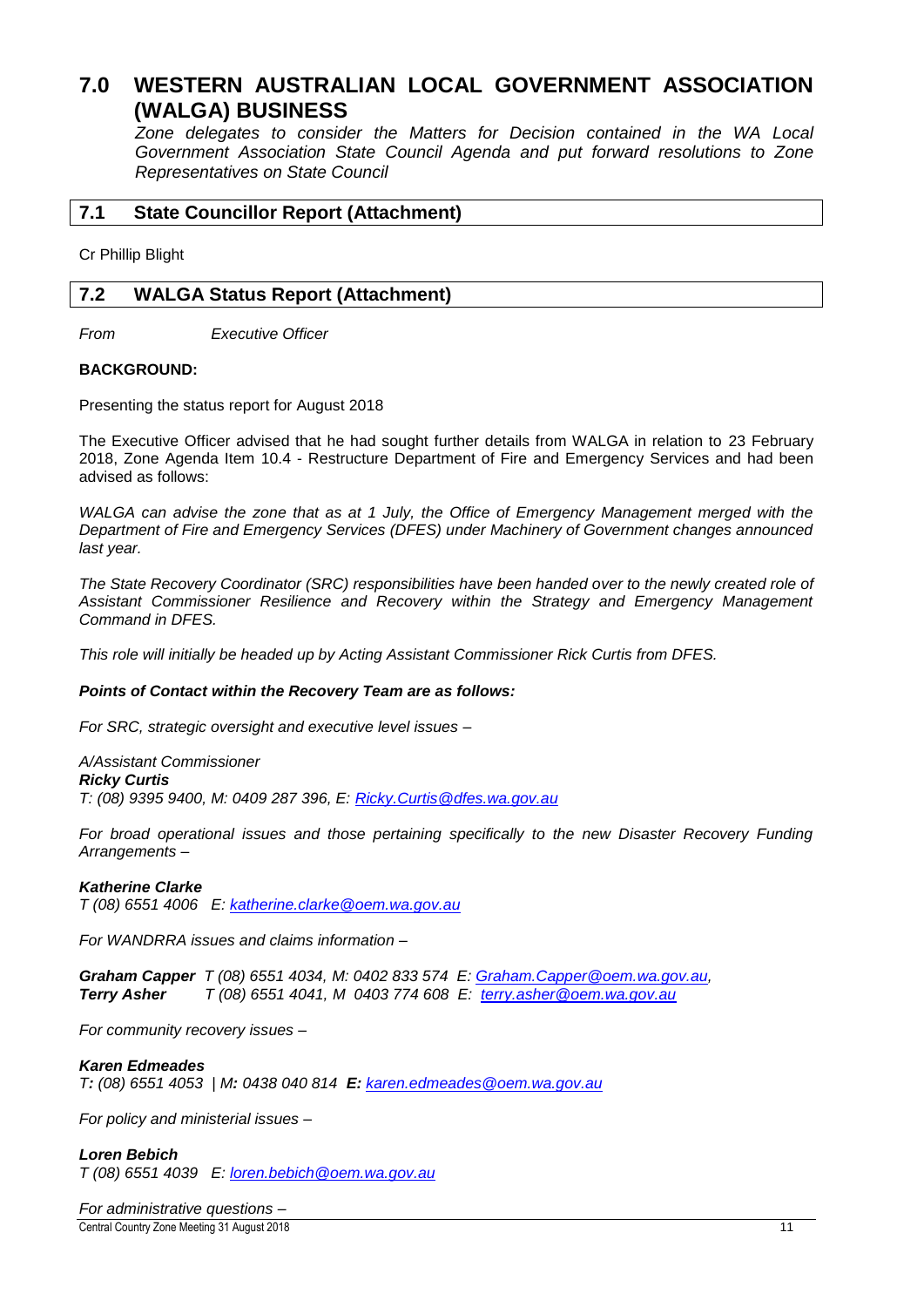#### *Ela Desmarchelier*

*T (08) 6551 4052 E: [ela.desmarchelier@oem.wa.gov.au](mailto:ela.desmarchelier@oem.wa.gov.au)*

#### **RECOMMENDATION:**

That the Central Country Zone notes the:

- State Councillor Report; and
- WALGA Status Report.

| <b>RESOLUTION:</b> | <b>Moved: Cr Baker</b>                   | <b>Seconded: Cr Hunt</b> |  |
|--------------------|------------------------------------------|--------------------------|--|
|                    | That the Central Country Zone notes the: |                          |  |

- **State Councillor Report; and**
- **WALGA Status Report.**

**CARRIED**

#### <span id="page-12-0"></span>**7.3 Review of WALGA State Council Agenda - Matters for Decision**

From Executive Officer

#### **Background:**

WALGA State Council meets five times each year and as part of the consultation process with Member Councils circulates the State Council Agenda for input through the Zone structure.

The Zone is able to provide comment or submit an alternate recommendation that is then presented to the State Council for consideration.

#### **5.1 Local Government Act Review (05-034-01-0001 TB/JM)**

#### **WALGA Recommendation**

That WALGA:

- 1. Support the policy positions announced by the Minister for Local Government relating to phase 1 of the Local Government Act review process in relation to:
	- a. Acceptance and declaration of gifts;
	- b. Universal training;
	- c. Standards of behaviour;
	- d. CEO Recruitment and Performance;
	- e. Public notices and access to information; and,
	- Administrative efficiencies.
- 2. Seek a formal commitment from the Minister for Local Government that WALGA and Local Government Professionals WA now actively participate in the legislative drafting process to develop the Local Government Amendment Bill relating to Phase 1 of the Review;
- 3. Note the process for phase 2 of the Act review process and encourage Local Governments and Zones to provide input; and,
- 4. Acknowledge the timely progress of the Local Government Act Review and the Minister for Local Government's ongoing prioritisation of the Review within his portfolio of responsibilities.

#### **ZONE COMMENT:**

The Department of Local Government, Sport and Cultural Industries will present to the Zone details of the outcomes of the Local Government Act Review Phase 1.

A copy of the information sheets released can be accessed on the Department of Local Government, Sport and Cultural Industries website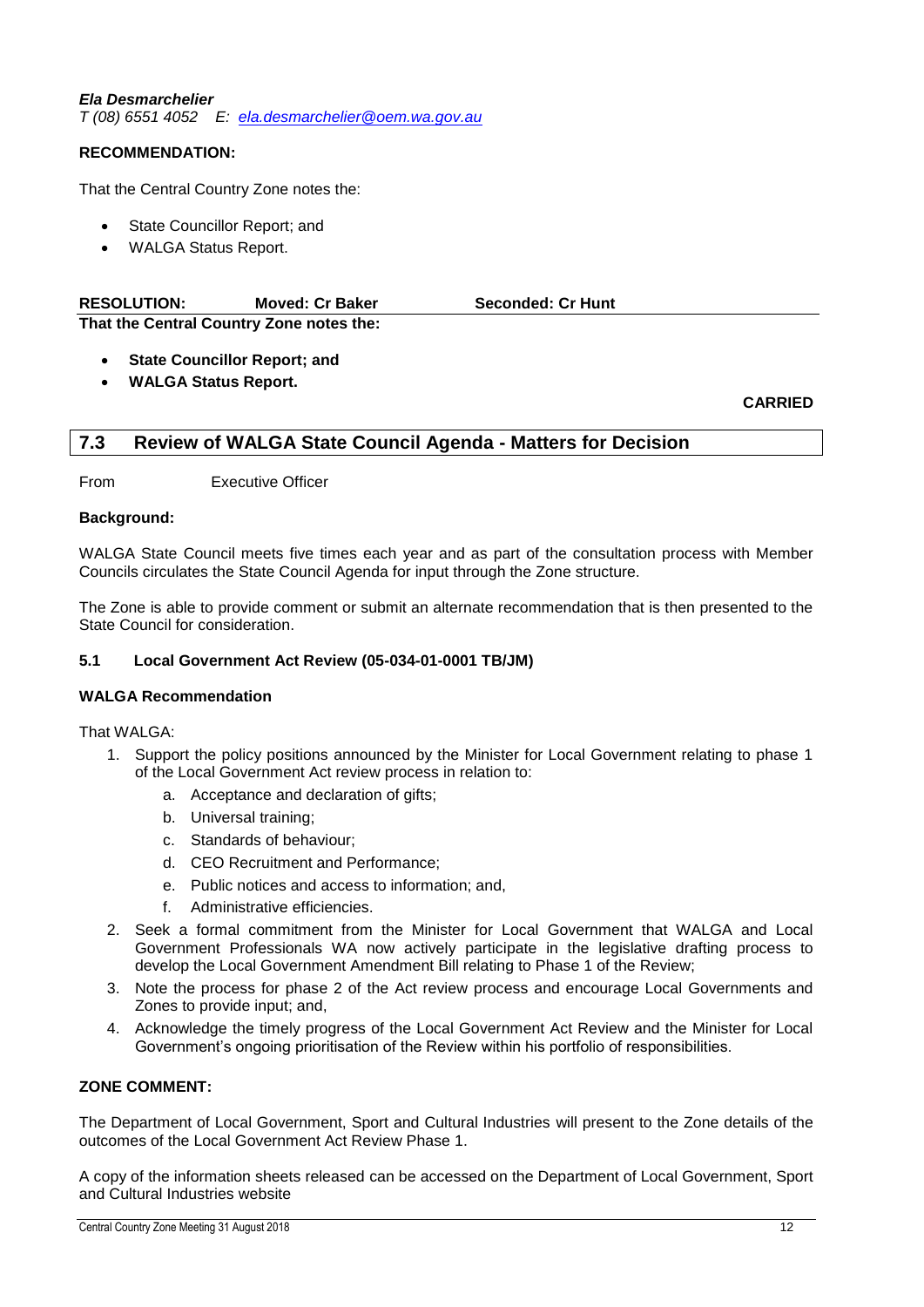Council delegates are encouraged to read the outcomes so that they are familiar with the details in order to seek clarification from the Department representative should that be necessary.

Zone supports the WALGA recommendation

#### **5.2 Stop Puppy Farming – Local Government Consultation (05-034-01-0001 JM)**

#### **WALGA Recommendation**

That WALGA:

- 1. Welcomes a cost modelling review of the financial impact on Local Governments of any new legislation to Stop Puppy Farming;
- 2. Acknowledges the benefit of mandatory de-sexing of dogs not used for approved breeding purposes;
- 3. Supports a centralised dog registration system that is developed, operated and maintained by State Government;
- 4. Supports the introduction of compulsory registration of dog breeders;
- 5. Supports appropriate legislative exemptions for livestock working dogs in recognition of their special breeding requirements; and
- 6. Supports the transition of pet shops to adoption centres.

#### **ZONE COMMENT:**

The WALGA State Council Agenda includes considerable detail on the consultation that has been undertaken with the sector. The development of legislation around the "Stop Puppy Farming" policy has the potential to have an impact on local government operations and Zone delegates should be aware of the relevant consequences of the proposals.

Cr Blight has submitted the following suggested changes (underlined) to the recommendation:

That WALGA:

- 1. Requests that prior to any changes to the WA Dog Act being implemented, that a full review of compliance to and management of the Animal Welfare Act by those bodies charged with its administration, be conducted;
- 2. Supports a cost modelling review of the financial impact on Local Governments of any changes to the Dog Act and reserves the right to review its position subject to the outcome of this review and of the above review of the Welfare Act;
- 3. Acknowledges the benefit of de-sexing of dogs;
- 4. Supports a centralised dog registration system that is developed, operated and maintained by State Government;
- 5. Does not support the introduction of compulsory registration of dog breeders. Given the impossible task of policing this in the vast tracts of regional WA;
- 6. Supports appropriate legislative exemptions for livestock working dogs in recognition of their special breeding requirements;
- 7. Does not support the transition of pet shops to adoption centres; and
- 8. Requests that working group desist from using the word **farming** in a derogatory manner.

#### **RECOMMENDATION:**

That the WALGA recommendation be amended to read as follows:

That WALGA:

- 1. Requests that prior to any changes to the WA Dog Act being implemented, that a full review of compliance to and management of the Animal Welfare Act by those bodies charged with its administration, be conducted;
- 2. Supports a cost modelling review of the financial impact on Local Governments of any changes to the Dog Act and reserves the right to review its position subject to the outcome of this review and of the above review of the Welfare Act;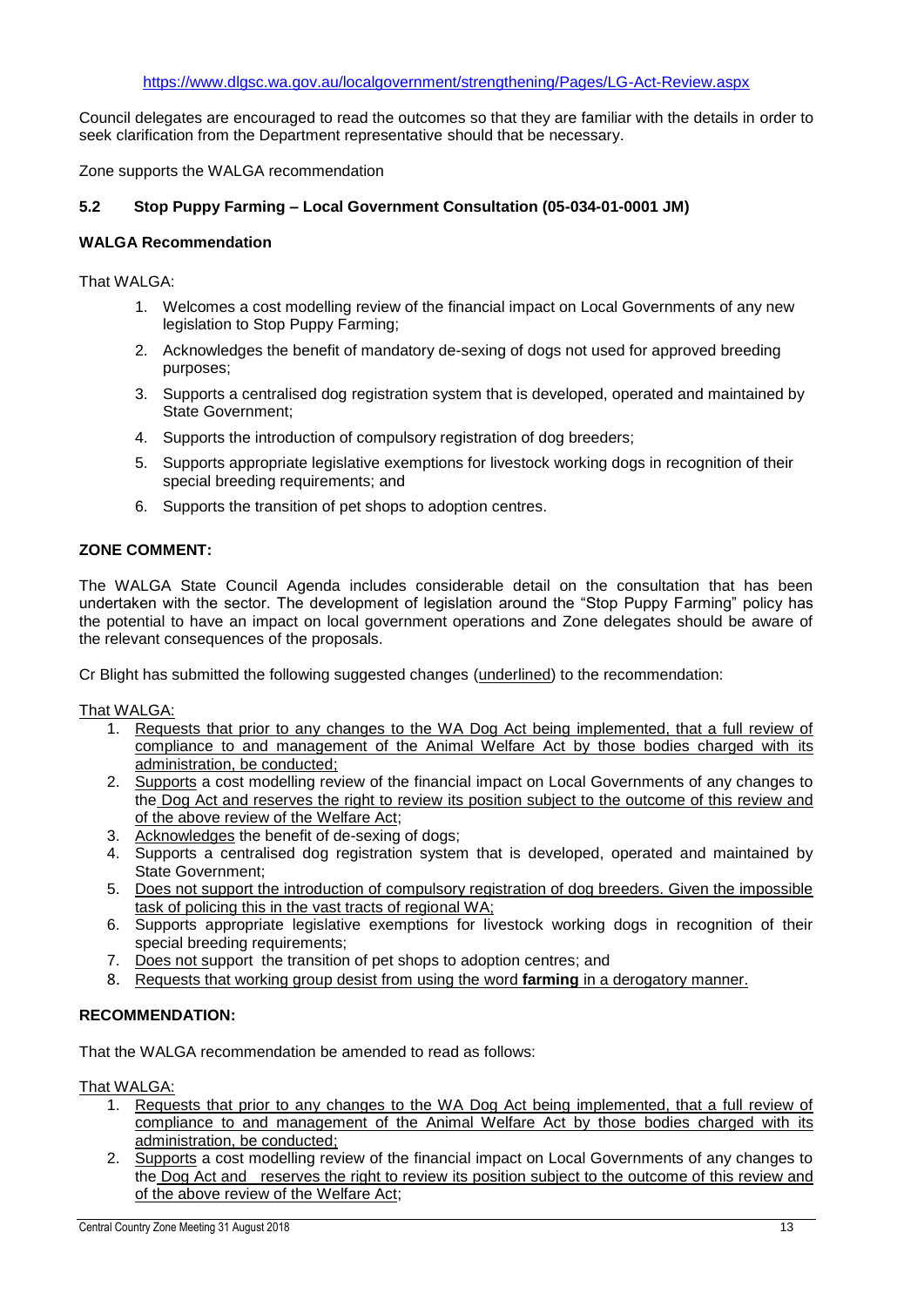- 3. Acknowledges the benefit of de-sexing of dogs;
- 4. Supports a centralised dog registration system that is developed, operated and maintained by State Government;
- 5. Does not support the introduction of compulsory registration of dog breeders. Given the impossible task of policing this in the vast tracts of regional WA;
- 6. Supports appropriate legislative exemptions for livestock working dogs in recognition of their special breeding requirements;
- 7. Does not support the transition of pet shops to adoption centres; and
- 8. Requests that working group desist from using the word **farming** in a derogatory manner.

| <b>RESOLUTION:</b> | <b>Moved: Cr Ron Walker</b> | <b>Seconded: Cr Russell</b> |
|--------------------|-----------------------------|-----------------------------|
|                    |                             |                             |

#### **That WALGA:**

- **1. Requests that prior to any changes to the WA Dog Act being implemented, that a full review of compliance to and management of the Animal Welfare Act by those bodies charged with its administration, be conducted;**
- **2. Supports a cost modelling review of the financial impact on Local Governments of any changes to the Dog Act and reserves the right to review its position subject to the outcome of this review and of the above review of the Welfare Act;**
- **3. Acknowledges the benefit of de-sexing of dogs;**
- **4. Supports a centralised dog registration system that is developed, operated and maintained by State Government;**
- **5. Does not support the introduction of compulsory registration of dog breeders. Given the impossible task of policing this in the vast tracts of regional WA;**
- **6. Supports appropriate legislative exemptions for livestock working dogs in recognition of their special breeding requirements;**
- **7. Does not support the transition of pet shops to adoption centres; and**
- **8. Requests that working group desist from using the word farming in a derogatory manner.**

**CARRIED**

**11.03am Mr Rick Wilson MP entered the meeting**

**5.3 Interim Submission on Green Paper – Modernising WA's Planning System: Concepts for a Strategically Led System (05-047-02-0015 VJ)**

#### **WALGA Recommendation**

That the interim submission to the Independent Planning Reform Team's Green Paper -Modernising WA's Planning System: Concepts for a strategically-led system, be endorsed.

#### **ZONE COMMENT:**

Zone supports the WALGA recommendation

#### **5.4 Regional Health Services in Western Australia – Survey of Local Governments (05-031-01- 0001 EDR)**

#### **WALGA Recommendation**

That the recommendations of the WALGA Regional Health Services in Western Australian Survey of Local Governments be endorsed.

#### **ZONE COMMENT:**

It is noted that a number of Zone Member Councils responded to the survey.

An extract from the Report identified the common themes.

*WALGA received 161 responses from 91 Local Governments. There were a diverse range of experiences expressed across all responses. However the following common themes emerged:*

*1. Workforce challenges in recruiting and retaining doctors, nurses and allied health staff (health professionals).*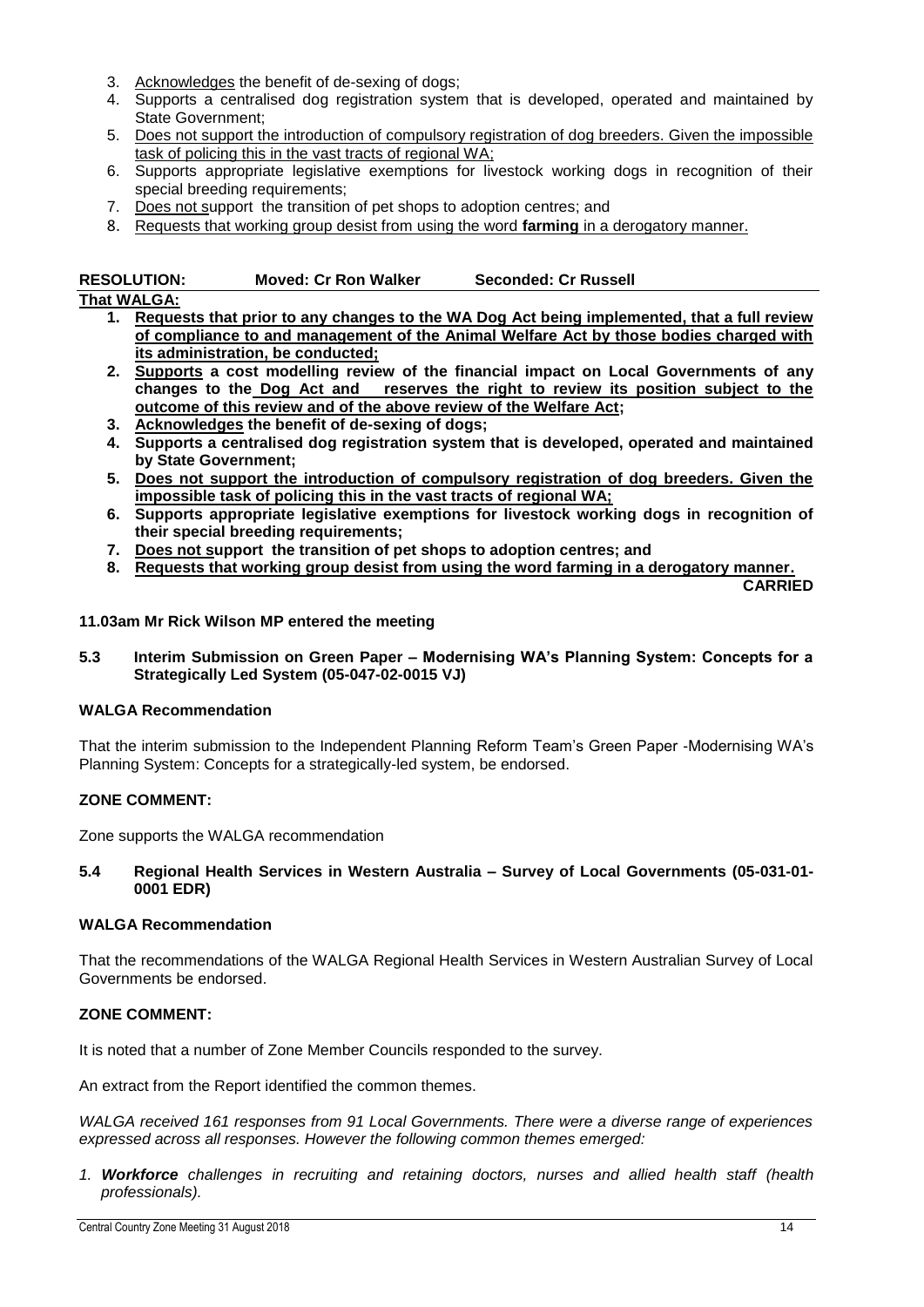- *2. Distance to travel to see a health professional.*
- *3. Access to health professionals (Hours of operation or number of staff providing service).*
- *4. Aged care services for people to stay within their region as they age are limited.*

The survey recommendations referred to in the WALGA recommendation are as follows: *It is the position of WALGA's members that the main and immediate tasks of the National Plan will be:*

- *1. WALGA to continue to work with affected Local Governments and key stakeholders to address short to medium term solutions including investigating how other states/countries have addressed recruiting and retaining staff across diverse landscapes and report back to State Council as progress is made;*
- *2. WALGA to continue to work with WA Health to advocate and prioritise regional health and the regional health workforce as a key strategic driver for change to ensure equitable access to health for all Western Australians;*
	- *a. To broker partnerships with WACHS, through WA Health, and other key stakeholders identified on the Area of Need database to identify and develop collaborative strategies to mitigate pathways for change; and*
- *3. WALGA to develop a strong policy connection with Australia Local Government Association as a pathway for advocating for stronger regional health service options for specialised regional health workforces.*

#### **ZONE COMMENT:**

In the Executive Officer's view the recommendations are not strong enough. The Wheatbelt tends to receive little attention and when the Area of Need database is reviewed the reference to the Wheatbelt appears for Psychiatry Services in 2017, Radiology Services on 2015 along with general medical services also in 2015.

Prior to finalising a Zone position the Executive Officer has raised with the author of the Agenda item a question relating to the Area of Need database as it seems inadequate in its listing particularly in respect to the Wheatbelt.

At the time of finalising the agenda no response had been received so further information will need to be provided to the Zone meeting to enable a Zone position to be developed.

The Executive Officer advised he had received the following further information from WALGA:

*Thank you for your attention to the AoN database. We agree that the database is evidence of the inequalities of access to vital health service in regional locations. We also note the perceived versus actual experience of health service provision in the Wheatbelt which further supports the notion that there is a lot to be done to ensure health and safety measures are in place. There is a stringent methodology that supports the development of the AoN, and if the recommendation were to be endorsed across all Zones it would value add to the notion to have it reviewed more rigorously.* 

*Together with reviewing the AoN there is a need to have a discussion around how WA Health conducts workforce planning and therein lies the potential to advocate for prioritisation of regional workforces.* 

Zone supports the WALGA recommendation

#### **5.5 WA Foodborne Illness Reduction Strategy (05-031-01-0001 EDR)**

#### **WALGA Recommendation**

That the WA Food-borne Illness Reduction Strategy be endorsed.

#### **ZONE COMMENT:**

Zone supports the WALGA recommendation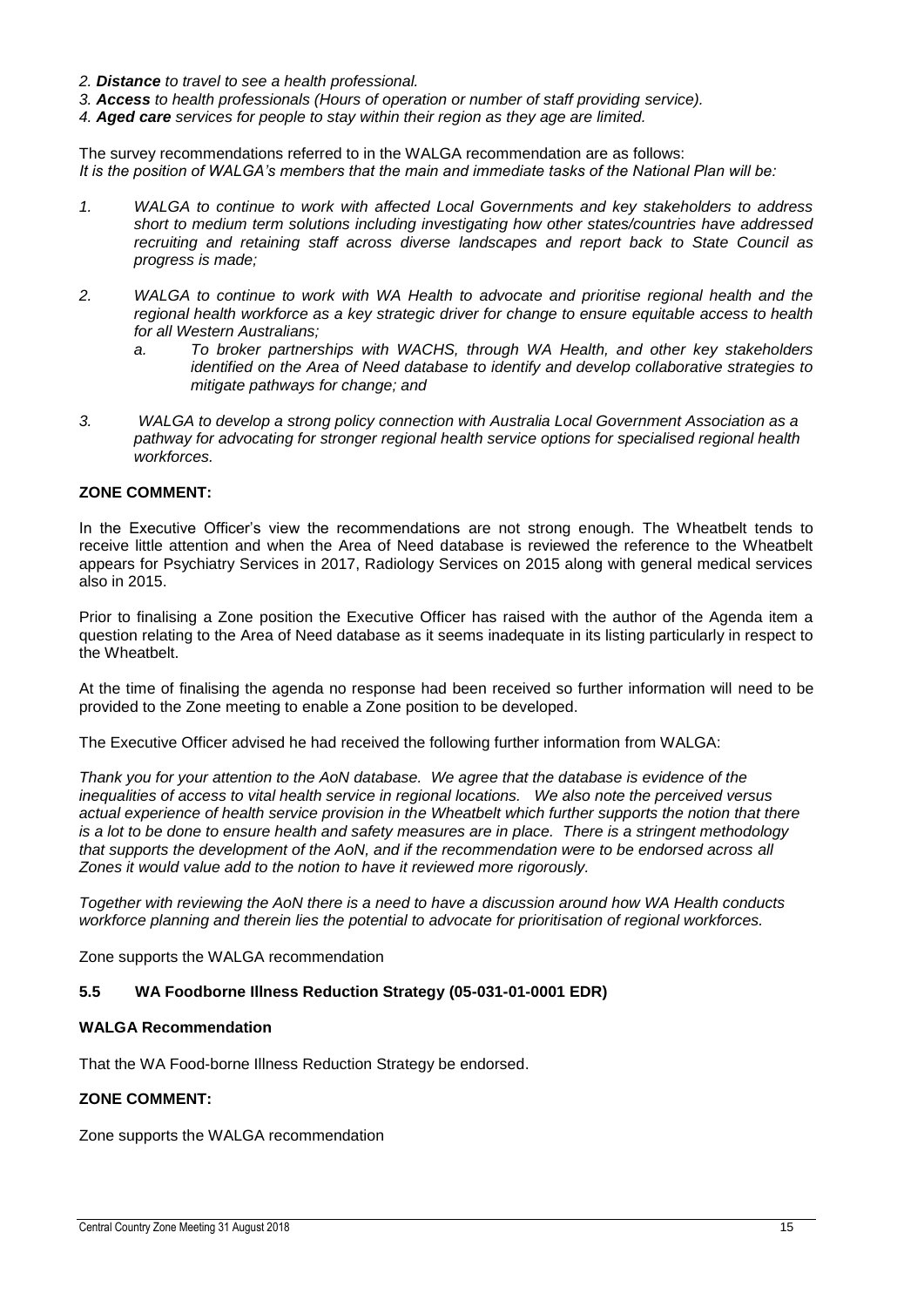#### **5.6 Developing a National Plan on Elder Abuse – Interim Submission (05-086-03-0004 KD)**

#### **WALGA Recommendation**

That the recommendations of the WALGA Developing a National Plan on Elder Abuse – Interim Submission be endorsed.

#### **ZONE COMMENT:**

The key recommendations from the WALGA submission are as follows:

*It is the position of WALGA's members that the main and immediate tasks of the National Plan will be:*

- *1. Develop a legal position for the penalties to elder abuse that enables alignment of Local and State based legislative and policy development that strengthens collaborative approaches.*
- *2. Alignment to current State based legislation defined through the Disability Services Act 1993 and localised Disability Access and Inclusion Plans.*
- *3. Further research into Aboriginal communities, culturally and linguistically diverse communities and rural and remote localities<sup>4</sup> .*
- *4. Strengthen access to information and development of supports through data outlined by Local Government boundaries.*
- *5. Further consultation at a local level to occur and include:*
	- *a. Western Australian Access and Inclusion Network*
	- *b. Community Development Seniors Network*
	- *c. Western Australian community organisations and other operational stakeholders.*

Zone supports the WALGA recommendation

#### **5.7 Vehicle Emissions (05-028-03-0004 MM)**

#### **WALGA Recommendation**

#### That WALGA:

- 1. Supports the consideration, where possible, of vehicle emissions during planning, designing and construction of large scale infrastructure projects.
- 2. Supports the consideration of vehicle emissions during the process of purchasing new fleet, in addition to fleet policies.
- 3. Supports the consideration of policies that facilitate the adoption of electric vehicles and electric vehicle charging infrastructure.
- 4. Advocates to the proposed Infrastructure Western Australia body, when it is established by the State Government, to consider vehicle emissions as part of the assessment process and costbenefit analysis for projects.
- 5. Advocates to Infrastructure Australia to consider vehicle emissions such as particulate matter, other than greenhouse gas emissions, during the assessment of projects.
- 6. Advocates to State Government for the broader implementation of the Department of Water and Environmental Regulation 'Clean Run' roadside emissions monitoring program, as a behaviour change initiative which has the potential to reduce fuel consumption.

#### **ZONE COMMENT:**

Zone supports the WALGA recommendation.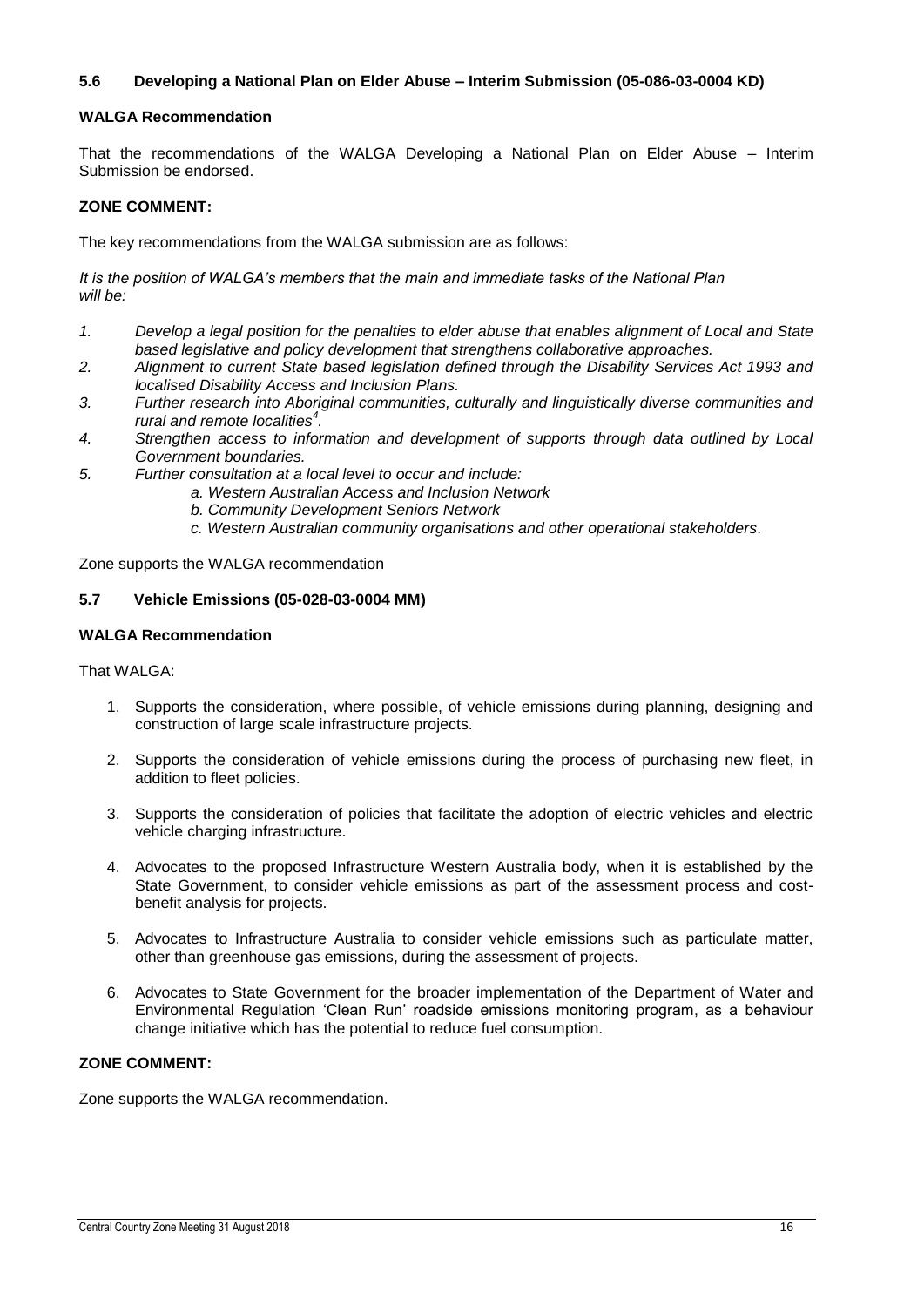#### **5.8 Interim Submission to the Independent Review of the Strategic Assessment of the Perth and Peel Regions (05-036-03-0020 NM)**

#### **WALGA Recommendation**

That the interim submission to the Independent Review of the Strategic Assessment of the Perth and Peel Regions be endorsed.

#### **ZONE COMMENT:**

Zone supports the WALGA recommendation.

**5.9 Interim Submission on Proposed new Biodiversity Conservation Regulations and Ministerial Guidelines (05-014-01-0002 MD)**

#### **WALGA Recommendation**

That WALGA's interim submission to the Department of Biodiversity, Conservation and Attractions supporting the new Biodiversity Conservation Regulations and Ministerial Guidelines be endorsed.

#### **ZONE COMMENT:**

It is noted in the item that DBCA released the Biodiversity Conservation Regulations and Ministerial Guidelines for public comment on 11 July with comments to be provided by 31 July.

Whilst WALGA was granted an extension until 10 August 2018 it was considered an insufficient timeframe to respond appropriately. The WALGA State Council report noted:

*DBCA did advise that comments could be received on the discussion notes and Ministerial Guidelines up until 30 September. Feedback provided at this later date would not be able to be incorporated in the BC Regulations prior to publication in mid-September, hence was not considered by WALGA to be genuine consultation. This issue was raised with DBCA, who recognised the limitations but were constrained by the timeframe under the Biodiversity Conservation Act to publish the Biodiversity Conservation Regulations.*

It does raise the question of where this consultation fits within the State and Local Government Partnership Agreement. In the submission WALGA made the following comment in relation to consultation process:

*In providing this submission, WALGA wishes to state at the outset that the 4 week timeframe provided by DBCA did not meet the 8 week consultation period with Local Governments as required under the State and Local Government Partnership Agreement signed by the Premier in August 2017. As such, the Association reserves the right to modify or withdraw this submission as directed by State Council, at the next meeting to be held on 6 September 2018. WALGA's expectation is that the State Government will consult with Local Government in accordance with the timeframes set out the in the Partnership Agreement*  when regulations or other compliance reguirements will have an impact on Local *Governments responsibilities or operations.*

The Executive Officer is of the view that if the principles of the State and Local Government Partnership Agreement have not been adhered to then the appropriate Minister should be formally advised.

Zone supports the WALGA recommendation but would like to see some comment to the relevant Minister on the failure to meet the State and Local Government Partnership Agreement requirements.

#### **5.10 2018 WALGA Annual General Meeting (01-003-02-0003 TL)**

#### **WALGA Recommendation**

That:

- 1. The Motions passed by the 2018 Annual General Meeting be noted; and,
- 2. Items 4.2, 4.3 and 4.4 be forwarded to the relevant State Council Policy Teams for action.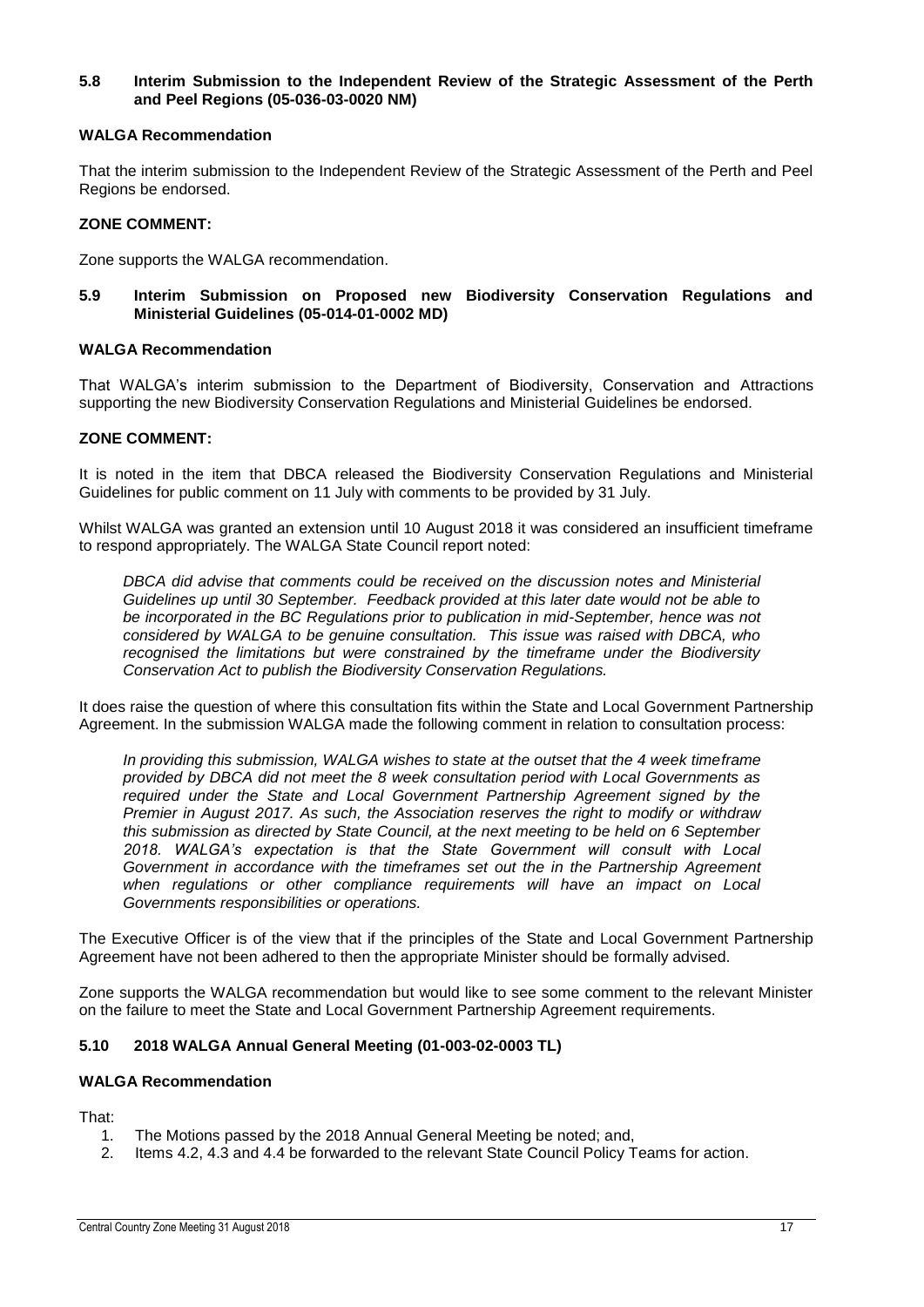#### **ZONE COMMENT:**

It is noted that there is no time frame attached to when the relevant policy teams are to report back.

It is suggested that a part 3 be added as follows:

3. A report on the action taken in respect to Items 4.2, 4.3 and 4.4 be presented to a State Council no later than the March 2019 State Council Meeting.

#### **RECOMMENDATION:**

That the WALGA recommendation be amended to read as follows:

That:

- 1. The Motions passed by the 2018 Annual General Meeting be noted;
- 2. Items 4.2, 4.3 and 4.4 be forwarded to the relevant State Council Policy Teams for action; and
- 3. A report on the action taken in respect to Items 4.2, 4.3 and 4.4 be presented to a State Council no later than the March 2019 State Council Meeting.

**RESOLUTION: Moved: Cr Neil Walker Seconded: Cr Hasleby That the WALGA recommendation be amended to read as follows:**

**That:**

- **1. The Motions passed by the 2018 Annual General Meeting be noted;**
- **2. Items 4.2, 4.3 and 4.4 be forwarded to the relevant State Council Policy Teams for action; and**
- **3. A report on the action taken in respect to Items 4.2, 4.3 and 4.4 be presented to a State Council no later than the March 2019 State Council Meeting.**

**CARRIED**

#### **RECOMMENDATION:**

That the Central Country Zone endorses all recommendations being matters contained in the WALGA State Council Agenda other than those recommendations separately considered.

**RESOLUTION: Moved: Cr Baker Seconded: Cr Russell**

**That the Central Country Zone endorses all recommendations being matters contained in the WALGA State Council Agenda other than those recommendations separately considered.**

**CARRIED**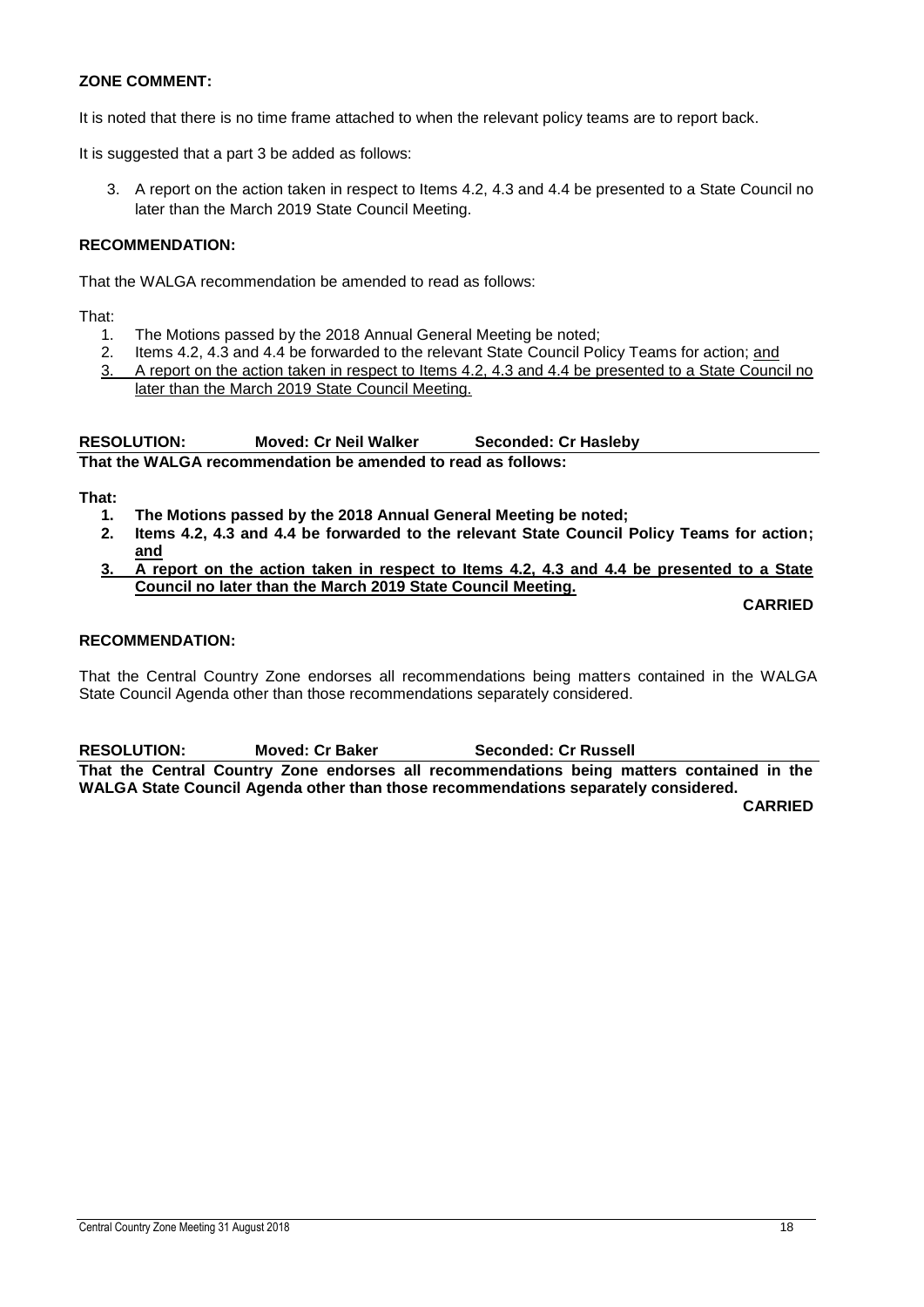#### <span id="page-19-0"></span>**7.4 Review of WALGA State Council Agenda - Matters for Noting/Information**

#### **6.1 State and Local Government Partnership Agreement Update (04-001-03-0001 TL)**

#### **ZONE COMMENT:**

In providing an update it would have been helpful to identify areas where, in WALGA's opinion, the intent of the State and Local Government Partnership Agreement has not been met. Earlier in this agenda comment was made about the new Biodiversity Conservation Regulations and Ministerial Guidelines which would appear to have required an 8 week consultation period when only 4 weeks was given.

#### **RECOMMENDATION:**

That the Central Country Zone notes the report on the State and Local Government Partnership Agreement and requests that WALGA in future update reports include details of where the intent of the State and Local Government Partnership Agreement has not been met and what action was taken to address the concern.

**RESOLUTION: Moved: Cr Baker Seconded: Cr Pepper That the Central Country Zone notes the report on the State and Local Government Partnership Agreement and requests that WALGA in future update reports include details of where the intent of the State and Local Government Partnership Agreement has not been met and what action was taken to address the concern.**

**CARRIED**

- **6.2 Strata Titles Amendment Bill 2018 and the Community Titles Bill 2018 (05-047-01-0011 CH)**
- **6.3 Bicycle Share Schemes (05-005-03-0009 MM)**
- **6.4 Report Municipal Waste Advisory Council (MWAC) (01-006-03-0008 RNB)**

#### <span id="page-19-1"></span>**7.5 Review of WALGA State Council Agenda - Organisational Reports**

- **7.1 Key Activity Reports**
	- **7.1.1 Report on Key Activities, Environment and Waste Unit (01-006-03-0017 MJB)**
	- **7.1.2 Report on Key Activities, Governance and Organisational Services (01-006-03-0007 TB) (Attachment)**
	- **7.1.3 Report on Key Activities, Infrastructure (05-001-02-0003 ID)**
	- **7.1.4 Report on Key Activities, People and Places (01-006-03-0014 JB)**

#### <span id="page-19-2"></span>**7.6 Review of WALGA State Council Agenda - Policy Forum Reports**

- **7.2 Policy Forum Reports**
	- **7.2.1 Mayors/Presidents Policy Forum**
	- **7.2.2 Mining Community Policy Forum**
	- **7.2.3 Container Deposit Legislation Policy Forum**

#### <span id="page-19-3"></span>**7.7 WALGA President's Report**

Presenting the WALGA President's Report for September 2018.

The WALGA Presidents Report includes an item relating to the 2019/2020 State Budget Submission.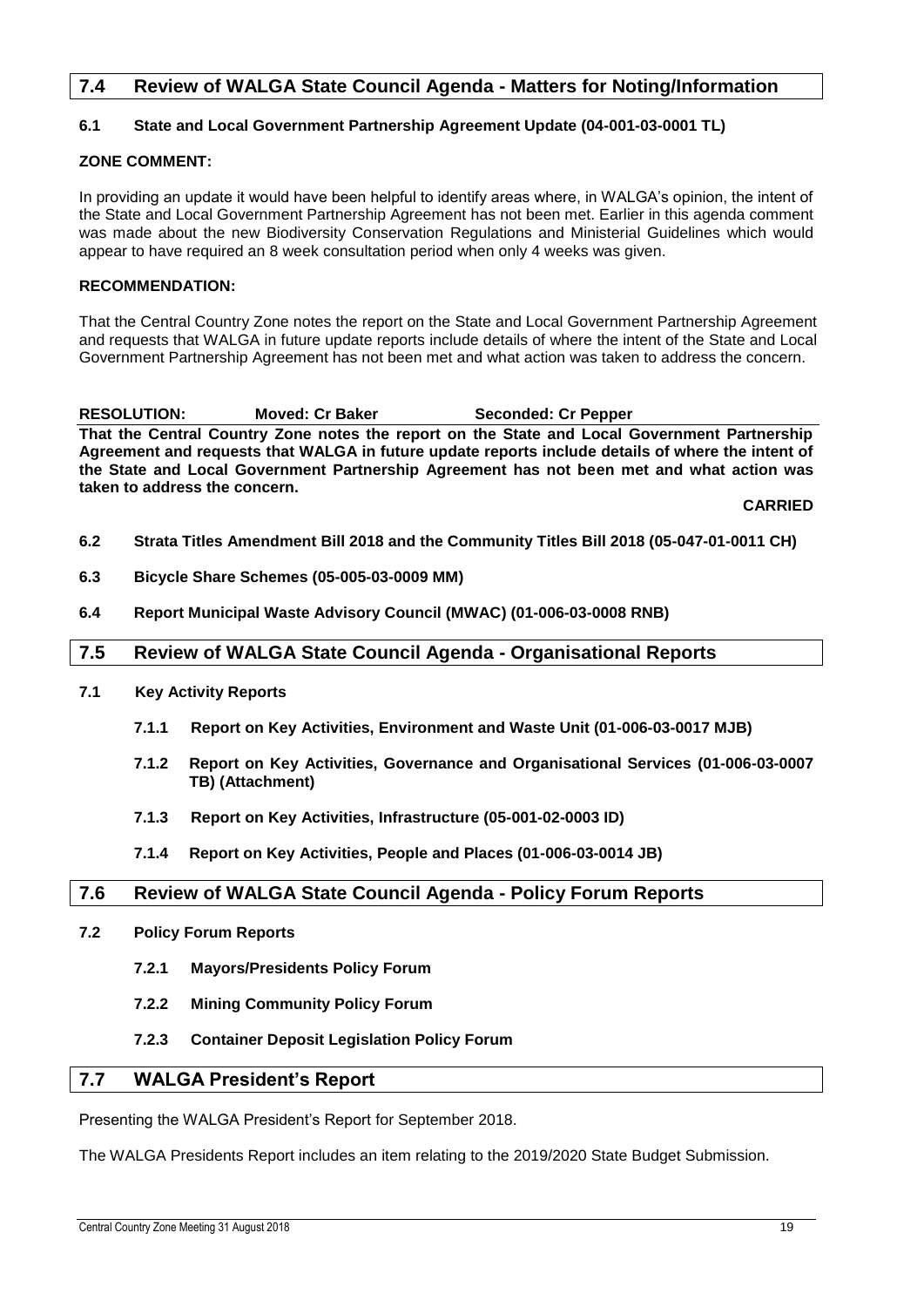#### *2019/20 State Budget Submission*

*Each year, WALGA prepares a submission to the State Government outlining the sectors' priorities for the upcoming budget. For WALGA's submission to be considered in the 2019-20 Budget process it must be submitted to Government in December 2018.* 

WALGA is inviting Local Governments' input as to what should be included in the Submission, together *with specific examples to support these ideas.* 

*The Productivity Commission has set out an important direction for States in planning their economic*  futures, the key themes of which provide an important indication of how our submission should be shaped. *These included;* 

- *More Efficient Government;*
- *Better Towns and Cities;*
- *Healthy Australians; and*
- *Future Skills and Work.*

*The final submission will be provided to the December State Council meeting for endorsement.*

This provides an opportunity for the Zone to submit any priorities that it may wish to have considered for inclusion in the WALGA State Budget Submission.

#### **RECOMMENDATION:**

That the Central Country Zone notes, other than those recommendations separately considered, the following reports contained in the WALGA State Council Agenda:

- Matters for noting/Information;
- Organisational reports;
- Policy Forum reports; and
- WALGA President's Report.

#### **RESOLUTION: Moved: Cr Duckworth Seconded: Cr Harrington**

**That the Central Country Zone notes, other than those recommendations separately considered, the following reports contained in the WALGA State Council Agenda:**

- **Matters for noting/Information;**
- **Organisational reports;**
- **Policy Forum reports; and**
- **WALGA President's Report.**

**CARRIED**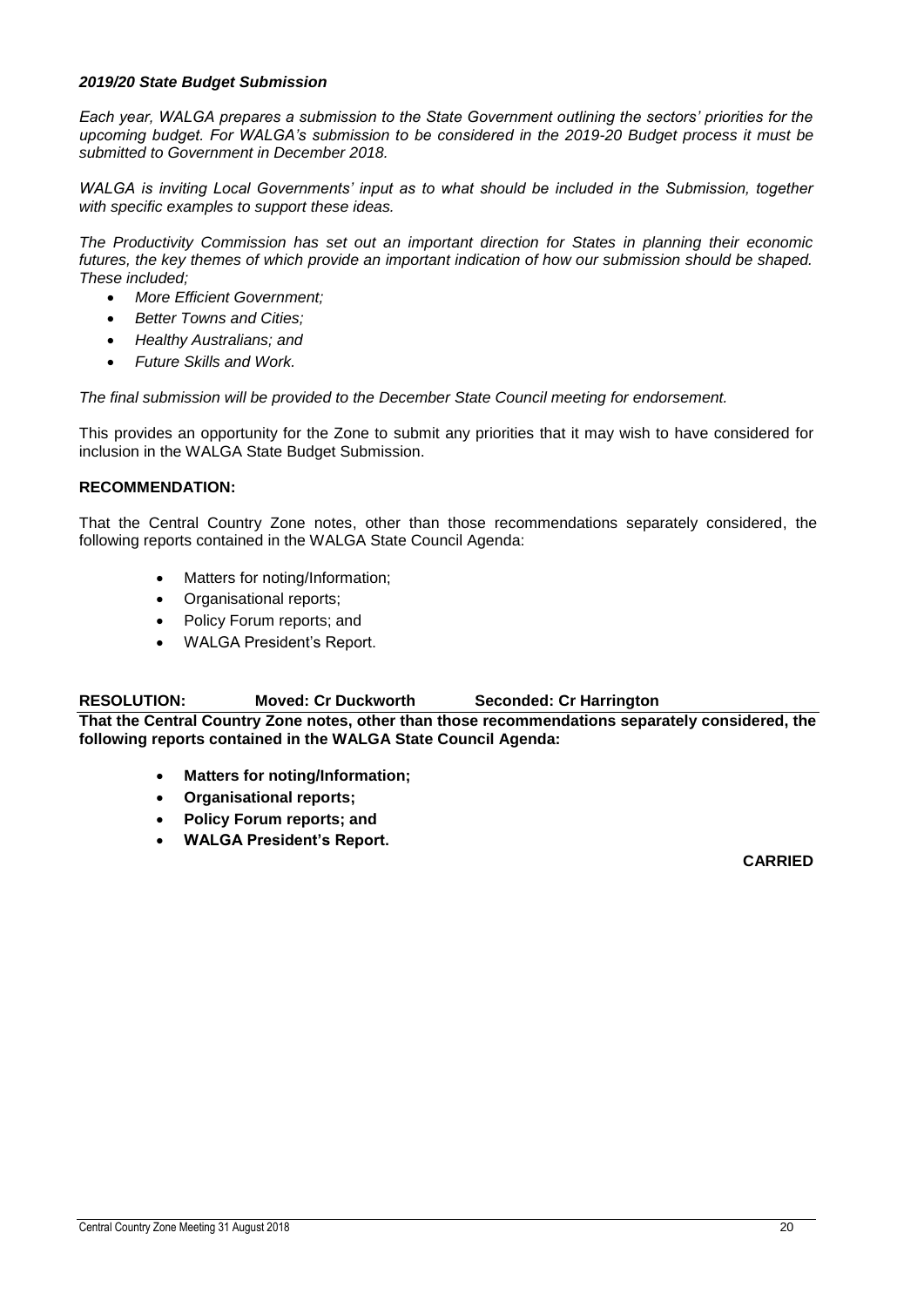## <span id="page-21-0"></span>**8.0 FINANCE**

Nil

## <span id="page-21-1"></span>**9.00 ZONE REPORTS**

#### <span id="page-21-2"></span>**9.1 Zone President's Report**

Cr Mark Conley

#### <span id="page-21-3"></span>**9.2 Local Government Agricultural Freight Group**

#### <span id="page-21-4"></span>**9.2.1 Minutes of the Local Government Agricultural Freight Group held on Monday 13 August 2018 (Attachment)**

Presenting the minutes of the Local Government Agricultural Freight Group held on Monday 13 August 2018.

#### **RECOMMENDATION:**

That the Minutes of the Meeting of the Local Government Agricultural Freight Group held on Monday 13 August 2018 be received.

**RESOLUTION: Moved: Cr Russell Seconded: Cr Baker That the Minutes of the Meeting of the Local Government Agricultural Freight Group held on Monday 13 August 2018 be received.**

**CARRIED**

<span id="page-21-5"></span>**9.2.2 Local Government Agricultural Freight Group Delegate Report**

Presenting the Delegate's Report of the Local Government Agricultural Freight Group (LGAFG) meeting held on Monday 13 August 2018.

#### **Local Government Agricultural Freight Group Meeting 13th August 2018**

#### **In Person meeting at WALGA**

#### **Harvest Mass Management Scheme**

Main Roads have issued an update on the HMMS for this season, the biggest change is the requirement to have an agricultural pilot for ALL movements on unrated roads has been removed. It has been replaced with the requirement that Landowners & Transport Operators must apply to Main Roads to have an unrated road given Harvest approval. These applications will receive a desktop review and be permitted with conditions or not permitted. The Landowner must then supply that list to every truck that uses that road for them during harvest. There have been a number of documents circulated by Main Roads showing the process that is now required. It is important to remember this is ONLY for harvest and it is the responsibility of the landowner or

transport operator to ensure they have permission to use that road, and it is only able to be used to access the NEAREST RAV rated road.

*If you need assistance with the Main Roads mapping tool to work out what roads are rated and unrated, I am happy to talk you through it over the phone.*

#### **LG Agricultural Freight Group Terms of Reference**

The only change made was to add observers to the members of the group, this was to allow for Pastoralists & Graziers Association and WA Farmers Federation to be a part of the group in an observer capacity.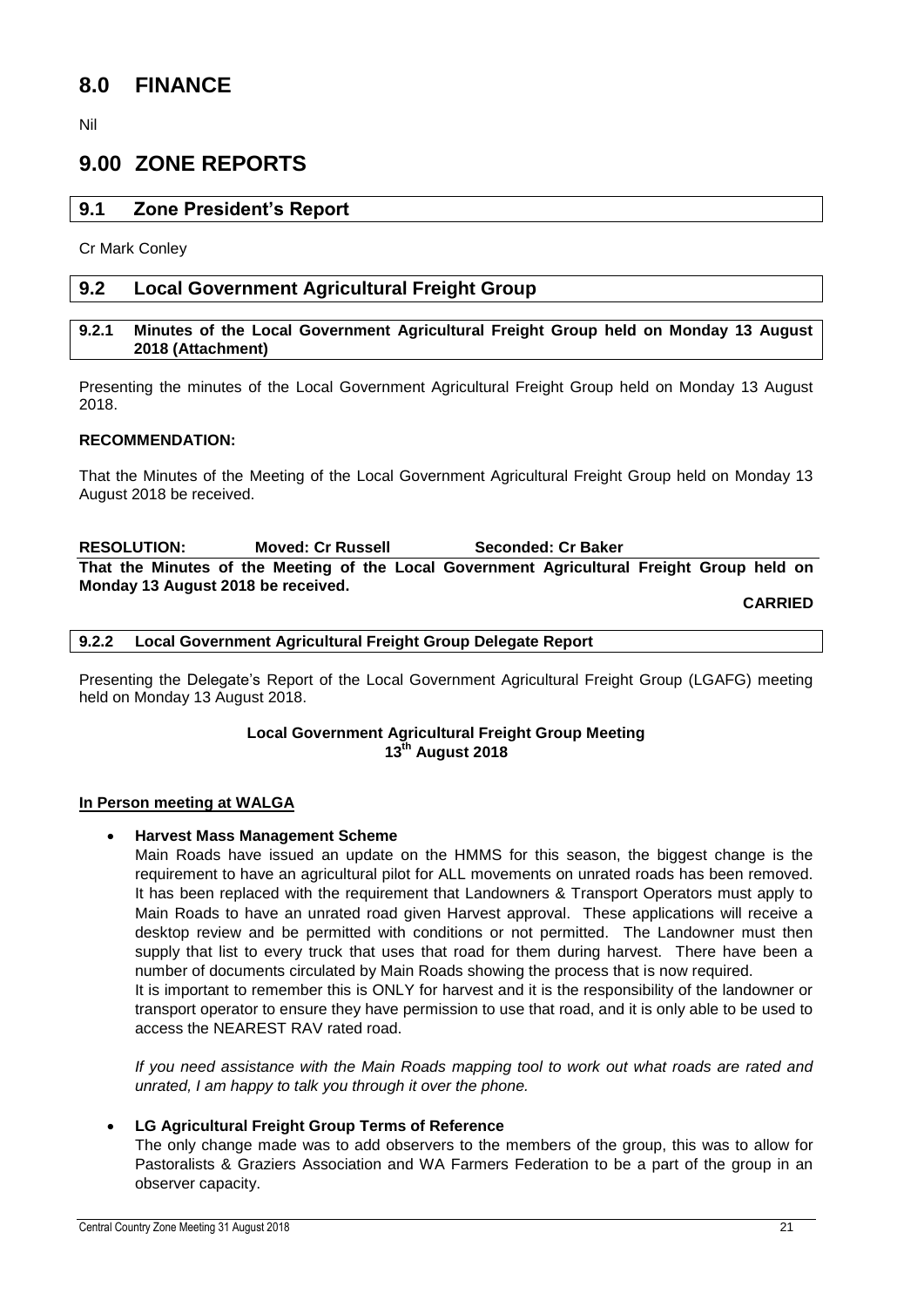#### **Main Roads – Local Government Road Access Conditions**

Main Roads are looking at removing the condition (CA07) Local Government Letter of Authority from the list of conditions that can be applied to Local Government RAV Rated roads. This has come about from the Solicitor General's office advising the letter is being used to leverage road contributions from operators, which LG's can't do. The feeling from the meeting was that whilst we acknowledge the Mining and Northwest of WA use the letter for a different purpose, in the AG region it is a condition that is haphazardly applied and the majority of Transport Operators don't obtain the Letter of Authority anyway, so removing it was seen as a good move. Acknowledging that LG's still need to know what the freight task is on their roads, but perhaps the Landowner is the applicant of an Access Letter not the Transport Operator.

#### **Towed Ag Implements**

LGAFG did write to the Minister of Transport around the issues with the requirements for moving theses implements on LG roads we as yet haven't received a response; the meeting decided that Brian Rayner from Toodyay would follow up with Darren West about the letter.

 **Department of Transport Revitalising Agricultural Regional Freight Strategy** We are waiting on the first draft of the strategy to be released.

#### **RECOMMENDATION:**

That the Delegate Report of the Local Government Agricultural Freight Group (LGAFG) meeting held on Monday 13 August 2018 be received.

| <b>RESOLUTION:</b> | <b>Moved: Cr Davies</b>                                                                     | Seconded: Cr Hasleby |  |  |
|--------------------|---------------------------------------------------------------------------------------------|----------------------|--|--|
|                    | That the Delegate Report of the Local Government Agricultural Freight Group (LGAFG) meeting |                      |  |  |
|                    | held on Monday 13 August 2018 be received.                                                  |                      |  |  |

#### **CARRIED**

#### <span id="page-22-0"></span>**9.2.3 Consideration of Recommendations from the Minutes of the Local Government Agricultural Freight Group held on Monday 13 August 2018**

In presenting the minutes of the Local Government Agricultural Freight Group held on Monday 13 August 2018 it is noted that the minutes include an item related to amending the Group's Terms of Reference.

The Zone is being requested to consider for endorsement the amendments to the Group's Terms of Reference as follows:

The amendments provide for -

- o PGA of WA and WA Farmers to become non-voting participates on the Group.
- Deleting the President of WALGA as a formal member. When the Group was first formed the WALGA President was actively involved. In recent years the WALGA President involvement has diminished and they no longer attend meetings. The Group felt it was appropriate to remove the reference to the WALGA President. WALGA is represented by the Executive Manager for Infrastructure at an administration level.

#### **RECOMMENDATION:**

That the Central Country Zone endorses the following amendments to the Local Government Agricultural Freight Group Terms of Reference:

- $\circ$  PGA of WA and WA Farmers to become non-voting participates on the Group; and
- o Deleting the President of WALGA as a formal member.

**RESOLUTION: Moved: Cr Turton Seconded: Cr Neil Walker That the Central Country Zone endorses the following amendments to the Local Government Agricultural Freight Group Terms of Reference:**

- o **PGA of WA and WA Farmers to become non-voting participates on the Group; and**
- o **Deleting the President of WALGA as a formal member**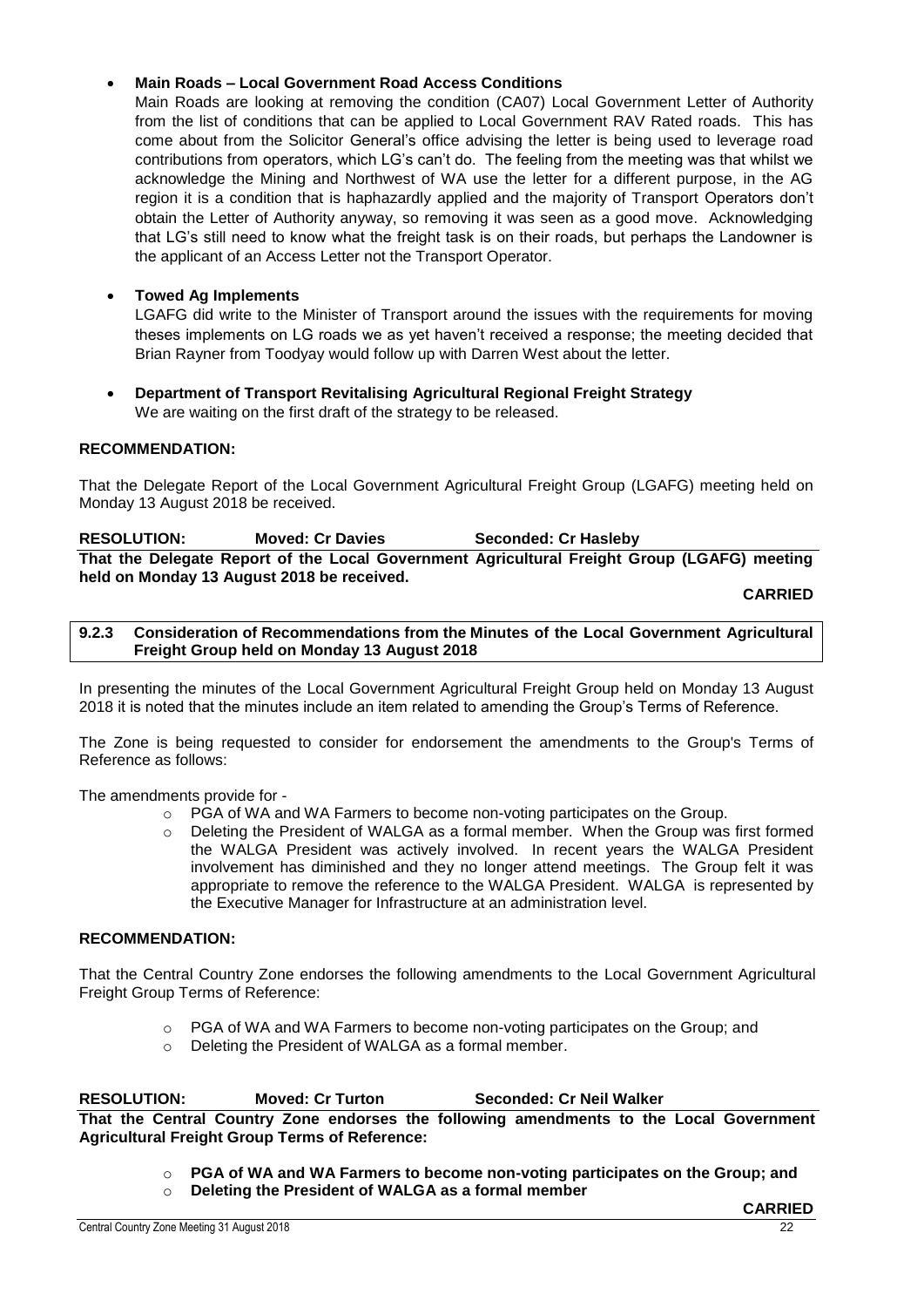## <span id="page-23-0"></span>**9.3 Great Southern District Emergency Management Committee (DEMC)**

President Ballard

No report

## <span id="page-23-1"></span>**9.4 Wheatbelt South Regional Road Group**

Cr Katrina Crute, Chair of Wheatbelt South Regional Road Group

No report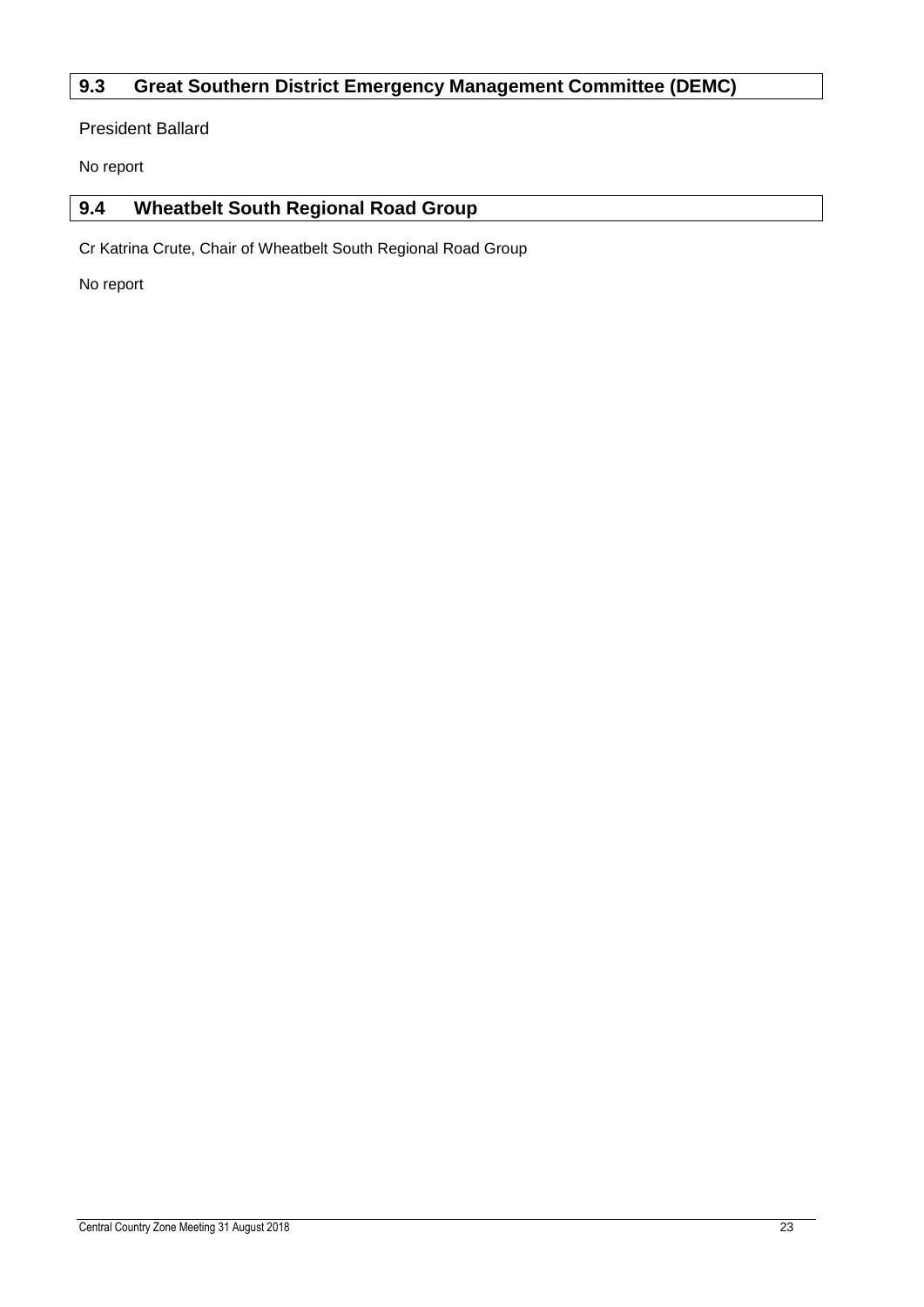## <span id="page-24-0"></span>**10.0 ZONE BUSINESS - MEMBER COUNCIL MATTERS**

### <span id="page-24-1"></span>**10.1 Policy for Restricted Access Vehicles on Roads Not on an Approved Network during Harvest (Attachments)**

| <b>Reporting Officer:</b> | Bruce Wittber, Executive Officer                                       |
|---------------------------|------------------------------------------------------------------------|
| Disclosure of Interest:   | Nil                                                                    |
| Date:                     | Amended 28 August 2018                                                 |
| <b>Attachments:</b>       | Harvest Mass Management Scheme Business Rules and HMMS 5 Step<br>Guide |

#### **Background:**

At the last Zone Meeting on 22 June 2018 it was resolved in relation to this matter as follows:

*RESOLUTION: Moved: Cr Ridgway Seconded: Cr Davies That the Zone Executive Committee be given delegated authority to develop an alternative WALGA Recommendation with the intent to remove WALGA's support for the use of pilot vehicles.* 

*CARRIED*

At the Special Executive Committee Meeting on Thursday 28 June 2018 in considering the WALGA Agenda item *Policy for Restricted Access Vehicles on Roads Not on an Approved Network During Harvest* the Executive Committee resolved as follows:

| <b>RESOLUTION:</b> | Moved: Cr Crute                                              | Seconded: Cr McGuinness |  |
|--------------------|--------------------------------------------------------------|-------------------------|--|
|                    | That the WALGA Recommendation be amended to read as follows: |                         |  |

*That WALGA* 

- *1. Subject to part 3 of this resolution, supports continuation of the Harvest Mass Management Scheme to enable heavy vehicles that meet the requirements of RAV 2, RAV 3 or RAV 4 to travel on roads not assessed for the RAV network between paddocks and the nearest RAV route during the harvest period.*
- *2. Advocate that any roads assessed on the initiative of Main Roads that do not meet the requirements for addition to the RAV network at the level used under the Harvest Mass Management Scheme remain unassessed for the purpose of network definition.*
- *3. Advise MRWA that any condition requiring an Agricultural Pilot to accompany the RAV combination to facilitate the movement between the paddock and the nearest RAV Network road, is not acceptable.*
- *4. Request Main Roads Heavy Vehicles Section to work with stakeholders in providing an alternative solution, prior to the 2018 harvest, to the proposed requirements for an Agricultural Pilot, on unassessed roads, that is within the legal boundaries and is acceptable to Industry.*

*CARRIED*

The resolution was forwarded to WALGA for inclusion in the State Council Agenda as the Central Country Zone's response.

The formal State Council resolution is as follows:

*Moved: President Cr Phillip Blight Seconded: President Cr Stephen Strange That WALGA:*

*1. Subject to part 3 of this resolution, support continuation of the provisions within the Harvest Mass Management Scheme to enable heavy vehicles that meet the requirements of RAV 2, RAV 3 or*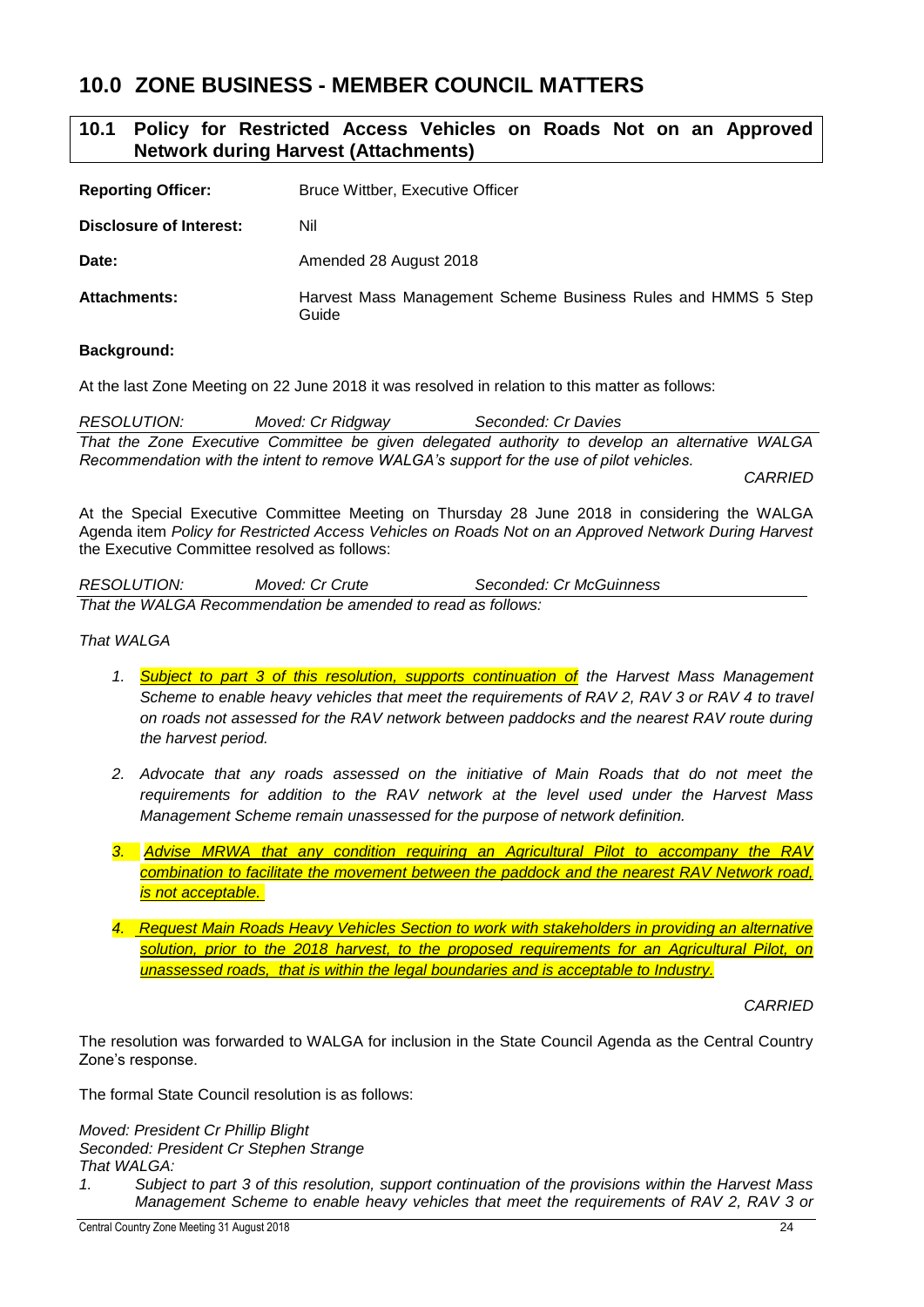*RAV 4 to travel on roads not assessed for the RAV network between paddocks and the nearest RAV route during the harvest period.*

- *2. Advocate that any roads assessed on the initiative of Main Roads that do not meet the requirements for addition to the RAV network at the level used under the Harvest Mass Management Scheme remain unassessed for the purpose of network definition.*
- *3. Request that Main Roads Heavy Vehicle Services work with stakeholders to provide an alternative solution, prior to the 2018 harvest, to the proposed requirement for an Agricultural Pilot on unassessed roads that meets legal requirements and is acceptable to Industry.*

#### **Executive Officer Comment:**

Since this matter was considered at the Zone Executive Committee the MRWA released new advice on the Harvest Mass Management Scheme (HMMS) for the 2018/2019 harvest.

MRWA has provided a copy of the Harvest Mass Management Scheme Business Rules and HMMS 5 Step Guide a copy of which is included as an attachment to this agenda.

It is also suggested that Member Councils encourage farmers and transport operators to submit their applications for the HMMS Road List as soon as possible to ensure that Main Roads has time to assess and endorse applications before harvest commences.

#### **RECOMMENDATION:**

That the report be noted.

| <b>RESOLUTION:</b>        | <b>Moved: Cr Harrington</b> | <b>Seconded: Cr Davies</b> |  |
|---------------------------|-----------------------------|----------------------------|--|
| That the report be noted. |                             |                            |  |

**CARRIED**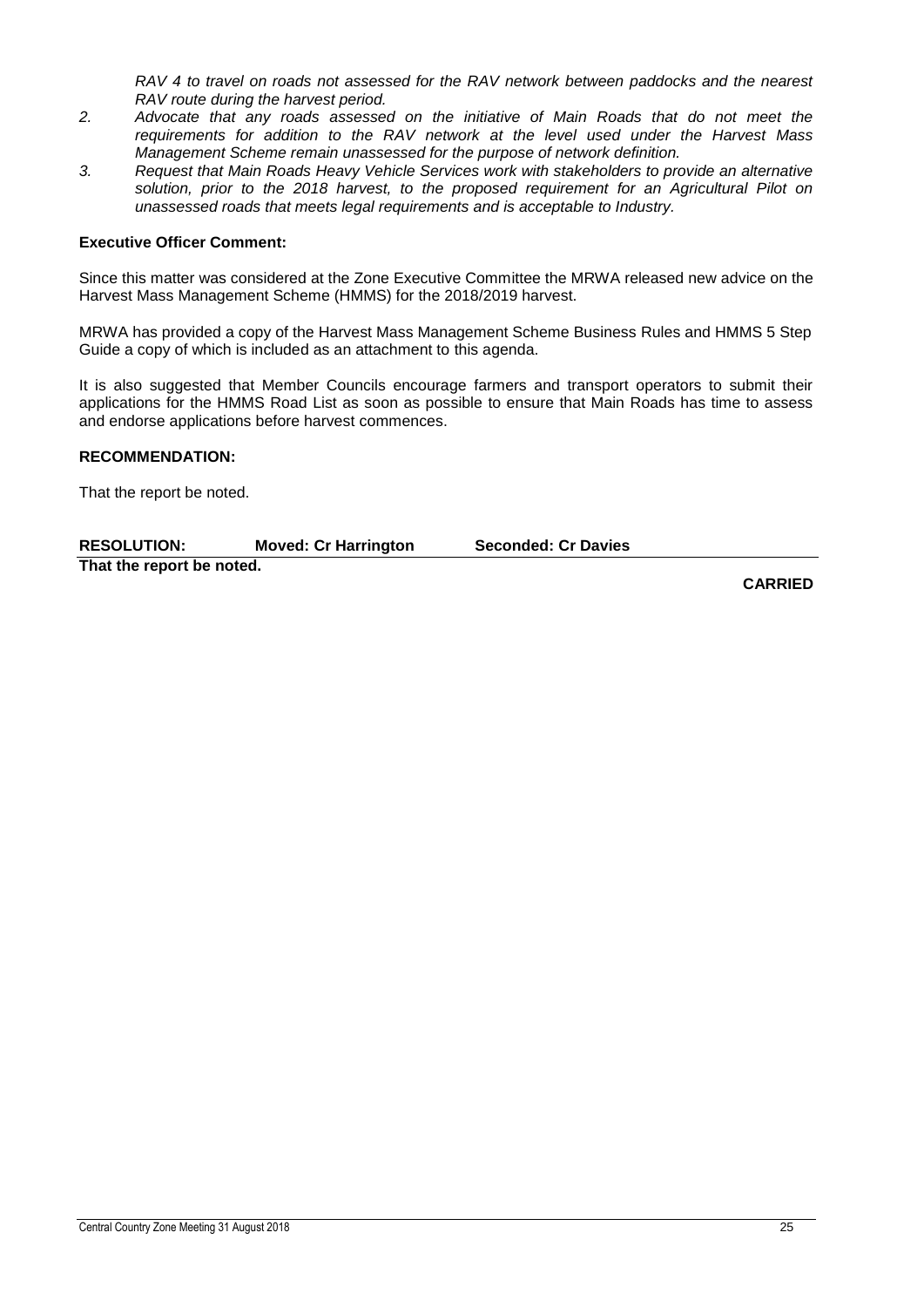#### <span id="page-26-0"></span>**10.2 Local Government Act Review Phase 2**

| <b>Reporting Officer:</b> | <b>Bruce Wittber, Executive Officer</b> |
|---------------------------|-----------------------------------------|
| Disclosure of Interest:   | Nil                                     |
| Date:                     | 22 August 2018                          |
| <b>Attachments:</b>       | Nil                                     |

#### **Background:**

The Minister for Local Government has recently announced the outcome of Phase 1 of the Local Government Act Review and at the same time indicated that consultation had commenced on Phase 2.

The Central Country Zone Executive Committee at its recent meeting considered an approach of how Phase 2 of the Local Government Act Review would be undertaken given the success of the Phase 1 review process.

#### **Executive Officer Comment:**

During Phase 1 of the review the Zone at its meeting on 23 June 2017 established a working group as outlined in the following resolution:

| <b>RESOLUTION:</b> | Moved: Cr Blight | Seconded: Cr Crute |
|--------------------|------------------|--------------------|
|--------------------|------------------|--------------------|

- *That*
- *1. the WALGA Recommendation be supported;*
- *2. a working/advisory group be formed by the Central Country Zone Executive Committee to review in detail proposed changes applicable to (but not limited to) those issues listed in the Comment Section of the above Report, including the working relationships between CEO and Council, with recommendations being presented back to the Central Country Zone for its consideration;*
- *3. the Central Country Zone Executive Committee be authorised, once the formal consultation schedule has been released, to call a Special Zone Meeting should that be the most appropriate way to ensure collective Zone input into the WALGA consultation process.*

*CARRIED*

The working group, which included representatives from WALGA, met on a number of occasions (both inperson and by teleconference) to develop a submission that was submitted to a Zone Meeting for adoption prior to final submission.

It is interesting to note that the Central Country Zone was one of the few groups of local governments to develop a detailed submission and using a working group process enabled a broader view to be incorporated into the submission.

Phase two will address the following issues:

- **Elections**
- Community consultation and engagement
- Integrated Planning and Reporting
- Financial management
- Rates and charges
- Beneficial organisations (council controlled organisations)
- Local laws
- **Interventions**
- Administrative efficiencies

The review is supported by a reference group chaired by Mr David Michael MLA and includes four WALGA representatives and four LG Professional representatives. A Discussion Paper will be prepared on each of the topics with it likely to be available in early September.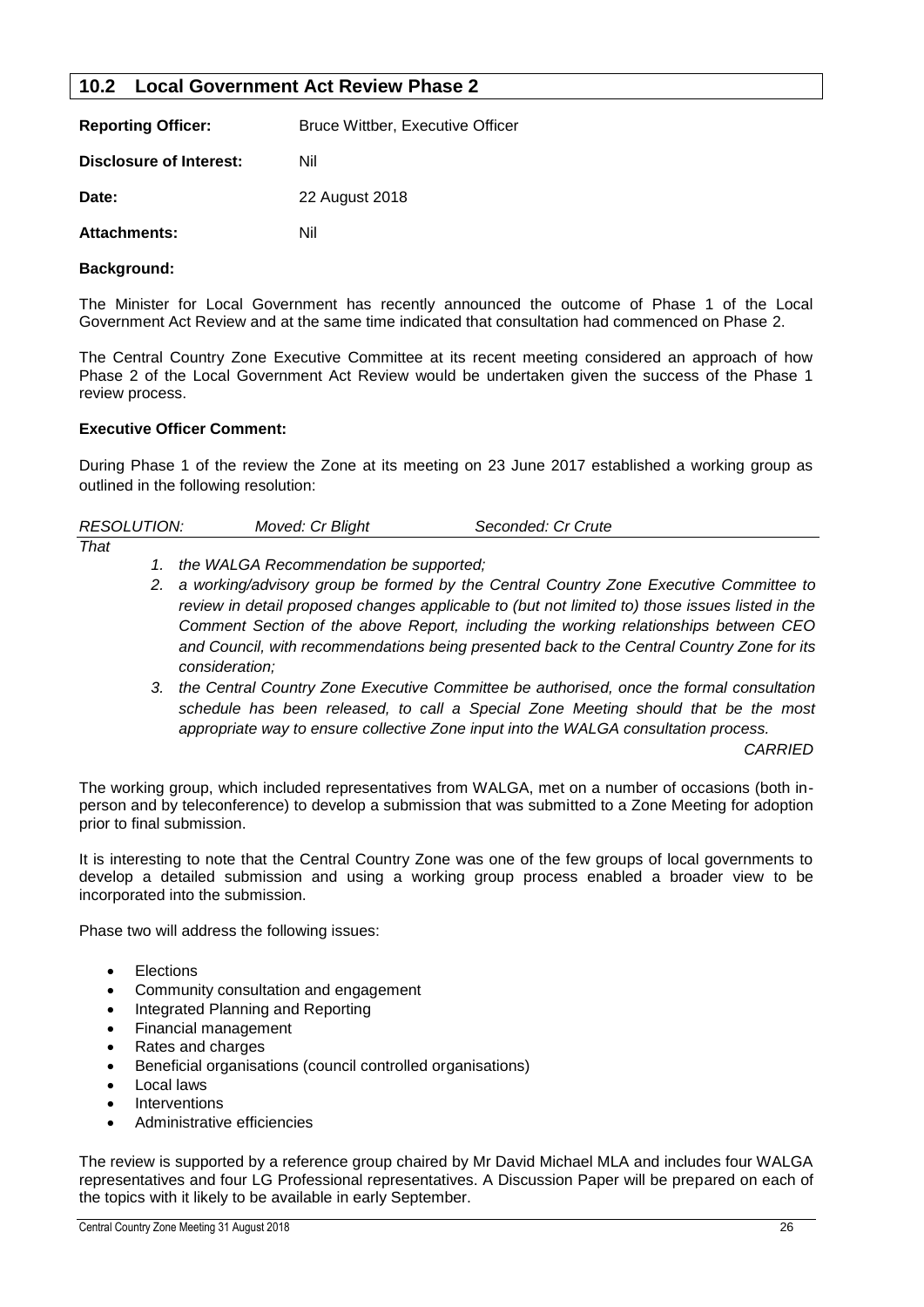Given the timing of the release of the Discussion Papers and the date of the next Central Country Zone being 30 November 2018 there is going to be limited time for the Zone to review the proposals and make comment as it is understood any submission will be required before Christmas.

In considering the Phase 2 review it is felt that some issues to be addressed, such as local laws, rates and charges and financial management, may be better reviewed by the CEOs. That said it is acknowledged that the process used for Phase 1 included CEOs on the working group and as such may again be the appropriate process to be used for Phase 2.

The Executive Committee also considered a suggestion from Cr Blight that in addition to the issues listed in the Local Government Act Phase 2 there also needed to be an opportunity for the Zone to consider other matters within the Act that were felt to be worthy of consideration as part of the review process.

#### **Footnote**:

Cr Conley, Cr Blight and Cr Crute indicated that they will not be in attendance at the Zone Meeting but wish to be considered for appointment to the Working Group.

#### **Meeting Additional Comment**:

The Executive Officer also advised that Cr Brett McGuinness (Shire of Quairading) and Ms Natalie Manton (Shire of Corrigin) had also indicated an interest in being appointed to the Working Group.

#### **RECOMMENDATION:**

That:

- 1. A Working Group of elected members and officers (CEOs) be formed by the Central Country Zone to review in detail proposed changes applicable to (but not limited to) those issues listed in Local Government Act Phase 2 review with recommendations and a draft submission being presented back to the Central Country Zone for its consideration at its meeting on Friday 30 November 2018; and
- 2. The Working Group be formed at the Central Country Zone meeting on Friday 31 August 2018

CARRIED

| <b>RESOLUTION:</b> | <b>Moved: Cr Hunt</b>                                                                                                                                                                                                                                                                                                                                                                                            | Seconded: Cr Baker |  |
|--------------------|------------------------------------------------------------------------------------------------------------------------------------------------------------------------------------------------------------------------------------------------------------------------------------------------------------------------------------------------------------------------------------------------------------------|--------------------|--|
| That:              |                                                                                                                                                                                                                                                                                                                                                                                                                  |                    |  |
|                    | 1. A Working Group of elected members and officers (CEOs) be formed by the Central<br>Country Zone to review in detail proposed changes applicable to (but not limited to)<br>those issues listed in Local Government Act Phase 2 review with recommendations<br>and a draft submission being presented back to the Central Country Zone for its<br>consideration at its meeting on Friday 30 November 2018; and |                    |  |

**2. The Working Group be formed at the Central Country Zone meeting on Friday 31 August 2018**

#### **CARRIED**

The Chair, Cr De Landgrafft noted the details of delegates that had already indicated an interest in being included on the Working Group and invited further nominations.

Further nominations were received from Mr Mark Hook (Shire of Wickepin), Cr Julie Russell (Shire of Wickepin), Mr Matthew Gilfellon (Shire of Dumbleyung), Cr Ian Turton (Shire of Wandering) and Ms Denise Gobbart (Shire of Lake Grace).

**RESOLUTION: Moved: Cr Watkins Seconded: Cr Kilpatrick**

**That Cr Mark Conley, Cr Phillip Blight, Cr Katrina Crute, Cr Brett McGuinness, Ms Natalie Manton, Mr Mark Hook, Cr Julie Russell, Mr Matthew Gilfellon, Cr Ian Turton and Ms Denise Gobbart be appointed to the Local Government Act Phase 2 Working Party.**

**CARRIED**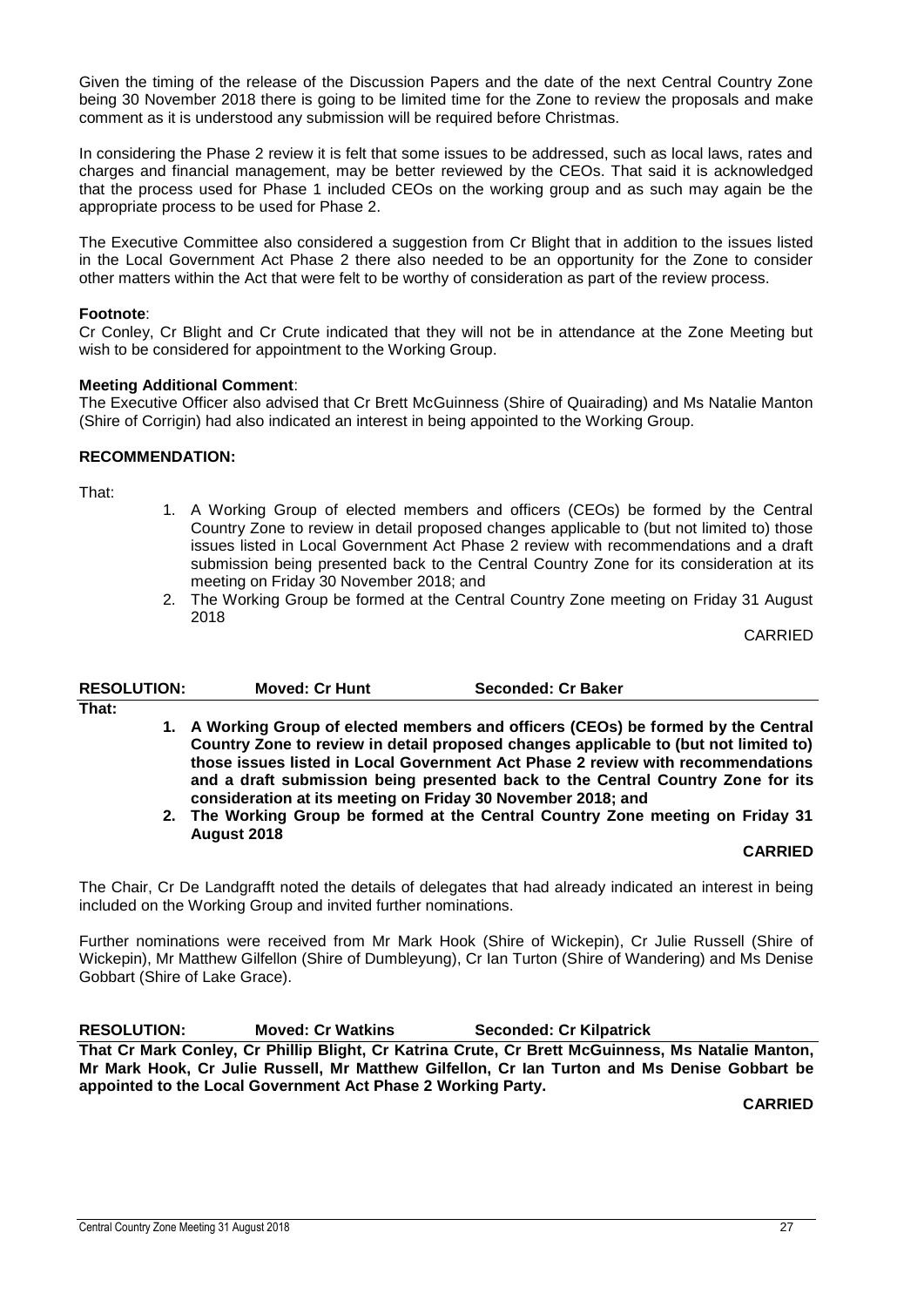#### <span id="page-28-0"></span>**10.3 Road Safety Audit Requirement for Black Spot Submissions – Shire of Wickepin**

| <b>Reporting Officer:</b> | Mark Hook, CEO Shire of Wickepin<br><b>Bruce Wittber, Executive Officer</b> |
|---------------------------|-----------------------------------------------------------------------------|
| Disclosure of Interest:   | Nil                                                                         |
| Date:                     | 22 August 2018                                                              |
| <b>Attachments:</b>       | Nil                                                                         |

#### **Background**

At the Central Country Zone Meeting held in Darkan on Friday 25 May 2018, concerns were raised by Member Councils with regard to changes to requirements for accredited auditors and conflicts with the MRWA Black Spot guidance documents.

It was agreed that MRWA would follow up and provide advice to the Zone.

MRWA through Louise Adamson provided advice to Member Councils on 29 June 2018 as follows;

*I have reviewed all relevant documentation and spoken with MRWA staff in Perth and can clarify the issues raised at the Zone meeting relate to two separate and distinct processes as below;*

#### *Accreditation of Road Safety Auditors*

*The Road Safety Audit Panel manages the training and accreditation of road safety auditors throughout Western Australia and comprises the following members:*

- *· Troy Bozich – Chair (Local Government)*
- *· Andrew McMahon (Main Roads)*
- *· Engel Prendergast (WALGA)*
- *· Evan Williams (Consultant)*
- *· Donald Veal (Consultant)*
- *· Adam Hazebroek (Main Roads)*
- *· Kimberly Brosztl (Local Government)*
- *· Tim Judd (GTA)*

*The decision for Road Safety Auditors to meet the new accreditation requirements was made by the Road Safety Panel.* 

*The Road Safety Panel's new requirement for audits to be undertaken by a team of not less than two Auditors relates to accreditation. In light of this change Auditors must register compliant audits that meet these new criteria to retain their accreditation.*

*Regional road authorities can apply for an exemption for this new requirement of up to 18 months. This exemption permits audit teams to comprise an Accredited Senior Road Safety Auditor to lead the audit team and at least 1 Audit Team Trainee team member. An 'Audit Team Trainee' is an individual who has completed the road safety audit training course within the last 5 years, but are yet to be accredited. Please find attached a copy of the exemption application. Shires may also be able to take advantage of training discounts of up to 60% to increase numbers of audit team trainees.*

#### *Black Spot Applications*

*The State Black Spot Program Development and Management Guideline defines the criteria for submitting blackspot funding applications and as such is a funding process and has no relation to auditor's accreditation process. The Black Spot guidance document requires that a formal Road Safety Audit be conducted by an accredited Road Safety Auditor and is silent on requirement for the Road Safety Audit to be no older than 3 years . This document has precedence for all Black Spot applications, so MRWA will continue to accept Black Spot Applications with road safety audit submissions that meet these requirements.*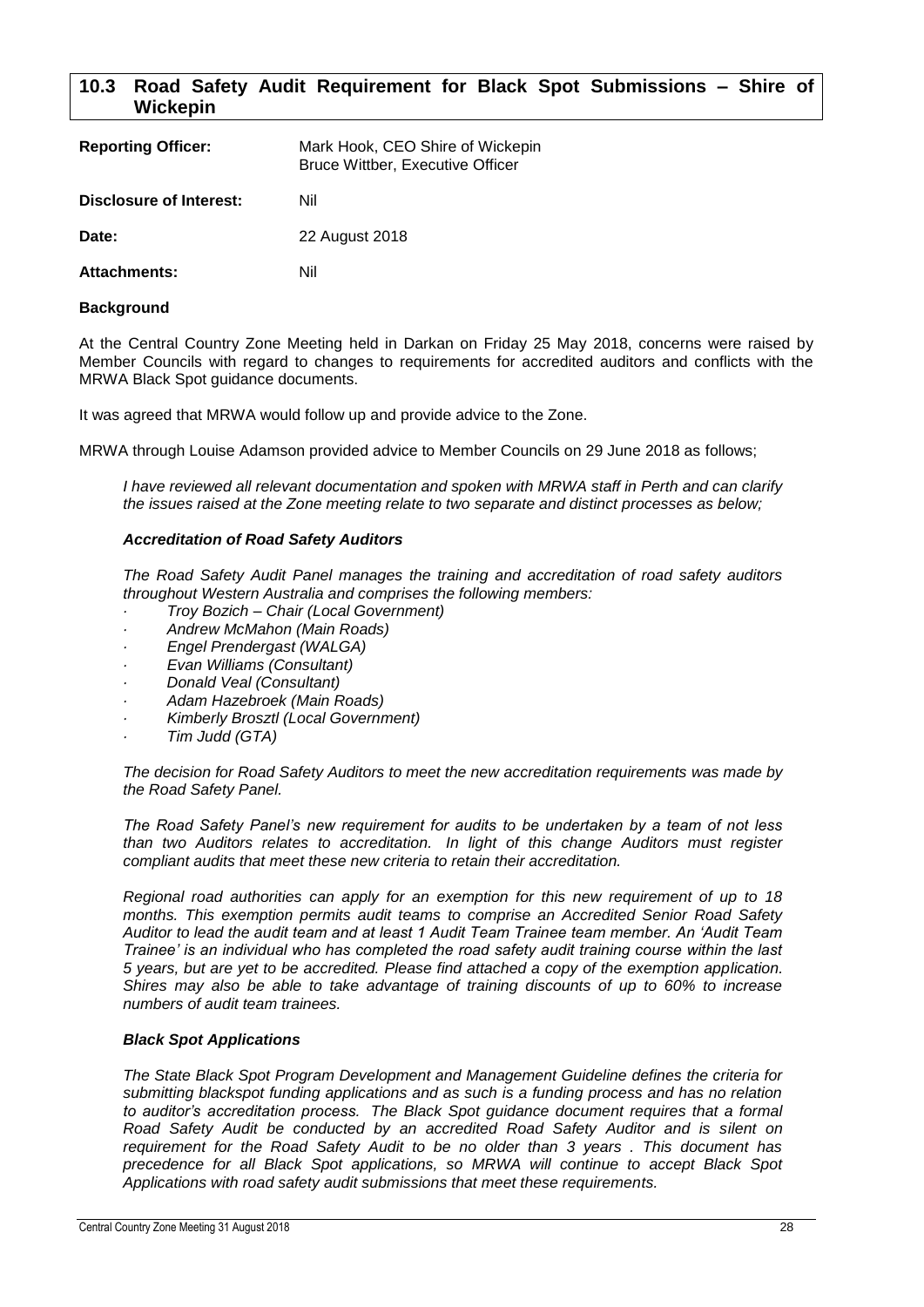*There is currently a clear mis-match between documentation. The accreditation requirements relate to the individual auditors and the Black Spot documentation relates to the requirements for funding applications. Therefore at this time; provided an accredited auditor undertakes the safety audit, a single auditor will be sufficient for a Black Spot funding application (even though it will not be accepted by IPWE-WA as a compliant audit for accreditation purposes). Similarly the Black Spot guidelines do not require safety audits to be less than 3 years old.*

#### **Executive Officer Comment:**

The Executive Officer has been advised by the Shire of Wickepin CEO Mark Hook that the response is not satisfactory as it has the potential to spend more money on audit than on the roads. It would seem money expended on the audits is not refunded unless the Black Spot application is successful.

Ian Duncan Executive Manager, Infrastructure at WALGA will provide a debriefing on the findings from a recent meeting with Main Roads WA concerning the BlackSpot project requirements.

Mark Hook also emailed the Chair of the Road Safety Panel, Troy Bozich but has had no reply.

The matter is listed for consideration to determine if any further action is required.

#### **Noted**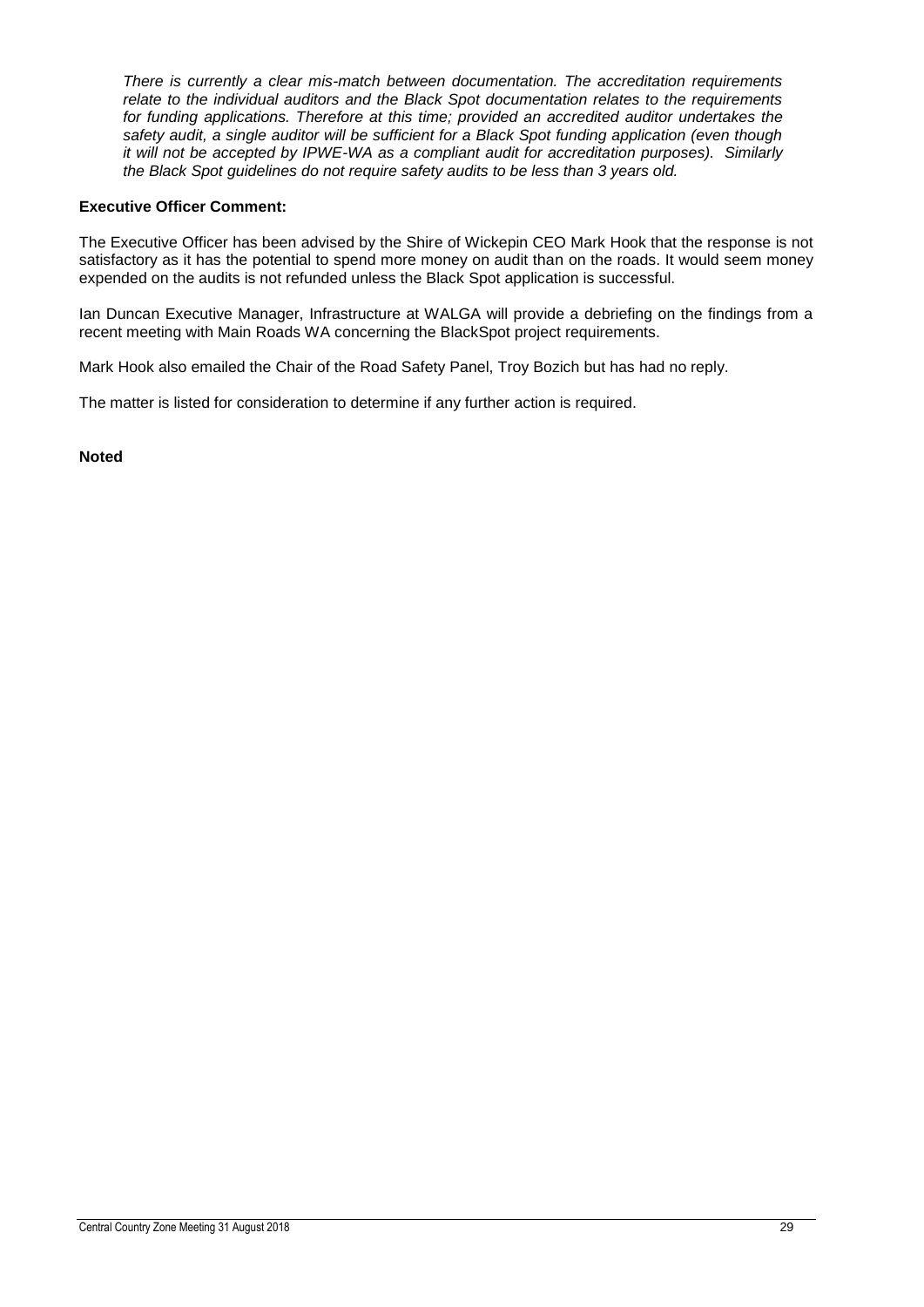#### <span id="page-30-0"></span>**10.4 Australian Local Government Association Election Initiative Summary (Attachment)**

| <b>Reporting Officer:</b> | Bruce Wittber, Executive Officer                                |
|---------------------------|-----------------------------------------------------------------|
| Disclosure of Interest:   | Nil                                                             |
| Date:                     | 21 August 2018                                                  |
| <b>Attachments:</b>       | All Politics is Local – Australian Local Government Association |

#### **Background**

During the Australian Local Government Association (ALGA) President's address to the WALGA Annual General Meeting, Mayor David O'Loughlin made reference to the ALGA Federal Election Initiatives titled "All Politics is Local – 12 ways to deliver for Australian communities" (copy attached).

#### **Executive Officer Comment:**

The document succinctly outlines the policy initiatives to "*provide every council and federal member with the opportunity to deliver tangible outcomes to every community in Australia*".

The Executive Officer thought this document would be of interest in enabling Member Councils to focus their efforts in the lead up to the next federal election.

It also gives a good guide to the Zone on issues that are included in the national agenda.

#### **RECOMMENDATION:**

That the report be noted.

#### **Noted**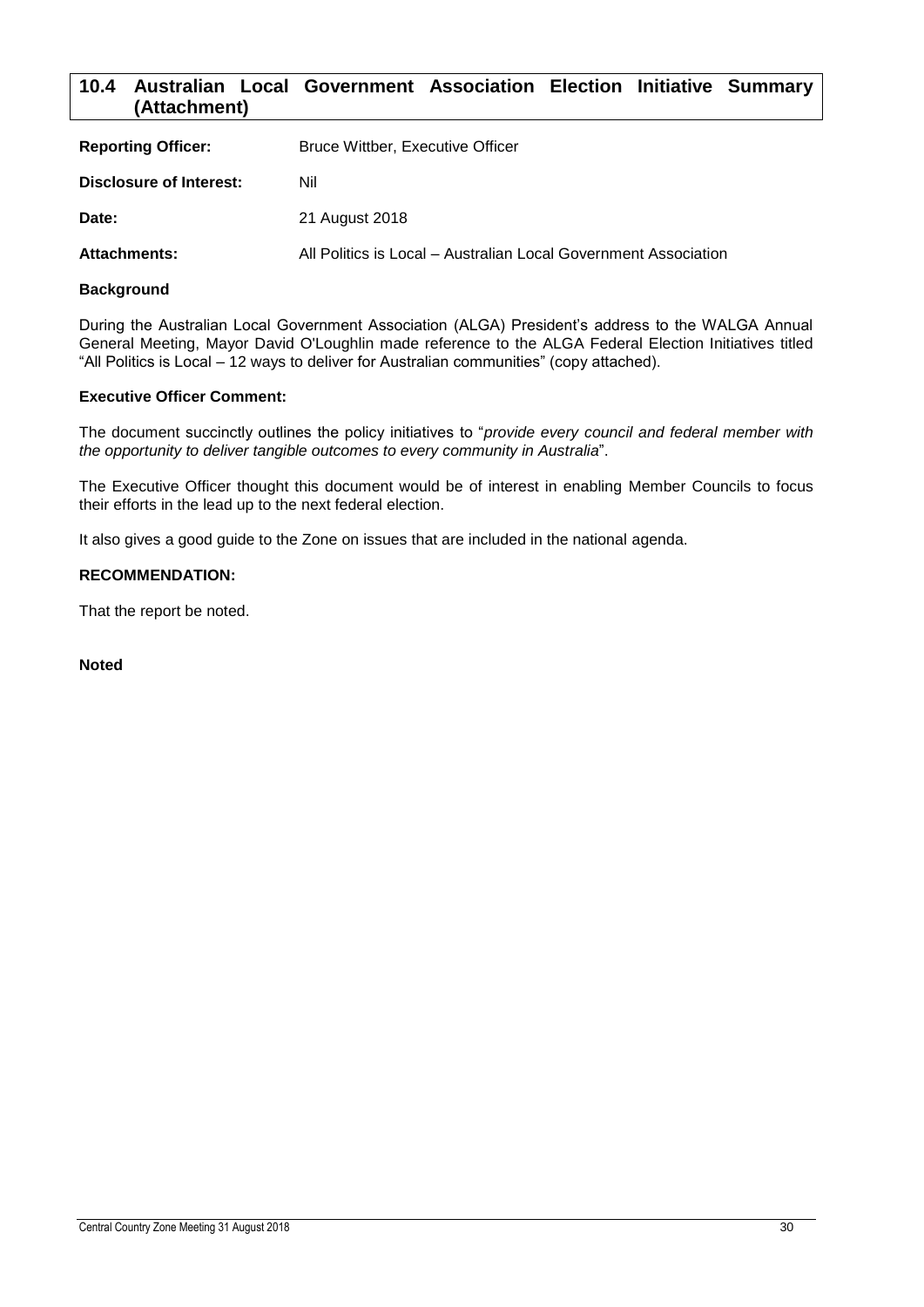#### <span id="page-31-0"></span>**10.5 Department of Water and Environmental Regulation Discussion Paper on a Cost Recovery Approach (Attachment)**

| <b>Reporting Officer:</b> | <b>Bruce Wittber, Executive Officer</b>                                                      |
|---------------------------|----------------------------------------------------------------------------------------------|
| Disclosure of Interest:   | Nil                                                                                          |
| Date:                     | 21 August 2018                                                                               |
| <b>Attachments:</b>       | Department of Water and Environmental Regulation Fees and Charges<br><b>Discussion Paper</b> |

#### **Background:**

On 17 August 2018 WALGA forwarded an Infopage to Member Councils on the Department of Water and Environmental Regulation (DWER) Fees and Charges Discussion Paper advising that submissions on the paper are due by 1 November 2018.

The discussion paper proposes significant increases in clearing permit fees that will have financial and program implications for Local Governments undertaking the clearing of native vegetation for activities such as road maintenance and construction, cemetery management and parks maintenance.

Likewise, similar implications could apply for Local Governments accessing, or requiring further access to groundwater or surface water resources, through the application or amendment of licenses (new or a renewal of 5C licences, trades transfers and agreements, construction or alteration of bores, bed and bank permits).

DWER is undertaking consultation sessions as follows:

Geraldton – Tuesday 28th August Broome – Tuesday 4th September Bunbury – Tuesday 11th September Perth – Tuesday 13th September

WALGA is currently seeking licence information and associated data from DWER to ascertain the potential cumulative impacts for Local Government budgets, if additional sector specific consultations are required, and will provide the sector with further advice on the process for the development of the WALGA submission, in the near future.

#### **Executive Officer Comment:**

Whilst acknowledging that individual Member Councils may be responding to the potential implications of the discussion paper it was thought given the potential impact that changes in fees and charges may have on local government it was appropriate to bring the issue to the attention of the Zone delegates in case the Zone wished to assist WALGA in developing a submission.

The discussion paper approaches the issue from the user pays principle that generally *identifies that the*  full or partial cost of service of regulatory activities should be borne by those who benefit most from the *service. Currently, the cost of assessing applications for native vegetation clearing permits and water licences and permits is primarily borne by the taxpayer, not the applicants who derive the benefit* (*p4).*

Currently the cost recovery is around 1% with the other 99% being funded by consolidated revenue. The discussion paper outlines that the new fee structure is proposed to achieve a reasonable cost recovery which is still not full cost recovery.

In an email discussion with the Zone's Executive Officer, Mark Batty Executive Manager, Environment and Waste at WALGA, has advised that WALGA will be preparing a submission, but individual Member Councils are also encouraged to make a submission and provide a copy to WALGA.

WALGA is currently analysing data in relation to both water and clearing implications (based on historical record from the DWER). Generally the main cost impost across local government would appear to be in relation to water fees and charges. In respect to the Central Country Zone WALGA advises there were 14 applications across the Zone for clearing permits in 2016/2017 and one for a water licence in 2017/2018.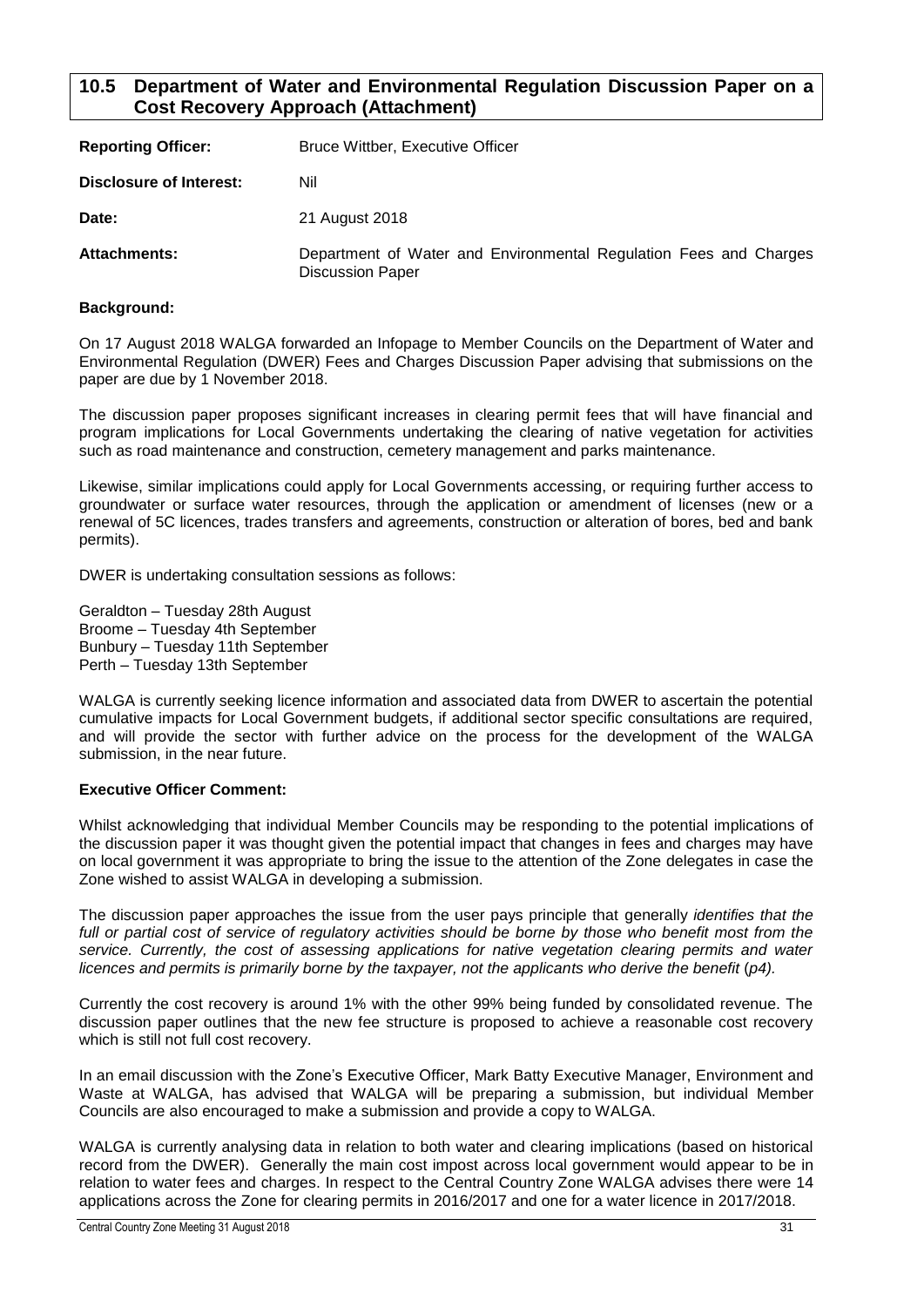The discussion paper on page 13 identifies a scenario involving a local government with the following extract:

#### *Scenario 2 – Local government*

*A local government in the South West applies to clear two hectares of native vegetation for road widening. The fee would be \$3500. If the local government was located in the Pilbara region, the fee would be \$2750.*

*The above scenario envisages the submission of individual applications. It is acknowledged that some applicants, particularly local governments have typically lodged multiple applications over an annual period.*

*The department supports a more strategic approach to native vegetation clearing and for the consolidation of applications by local governments.*

*A strategic approach to clearing permit applications will have a direct benefit in terms of reduced cost to the applicant and is also likely to yield additional benefits, such as:*

- *longer permit timeframes/validity*
- *reduced administrative burden for government and permit holders in complying with, and assessing compliance against multiple permits*
- *greater potential for the use of strategic offsets*
- *more comprehensive and cumulative assessment of clearing impacts*
- *more certainty in the decision, following a single appeal process.*

Some of the questions that the discussion paper has raised and for which the DWER is seeking a response includes the following targeted questions:

In considering the proposed new fee structure for applications for clearing permits, DWER is interested in your views. Your feedback on the following questions is sought, as well as any other feedback that you may wish to give.

- Would a strategic approach to clearing, through a strategic purpose permit, benefit you?
- Is the 'purpose component' reasonable to apply considering the added complexity of assessing this type of clearing permit?
- Is the proposed fee structure fair and does it adequately reflect differences in the financial capacity of clearing permit applicants?
- What is the likely impact on your business or industry of the proposed clearing fee structure?

Submissions to the DWER close on 1 November 2018.

The matter is submitted for consideration of the Zone.

**RESOLUTION: Moved: Mr Stewart Seconded: Cr Ron Walker**

**That WALGA be advised that the Central Country Zone is of the view that where a "Purpose Permit" application is from a local government and relates to road clearing for a public benefit, the application should be exempt from a fee.**

**CARRIED**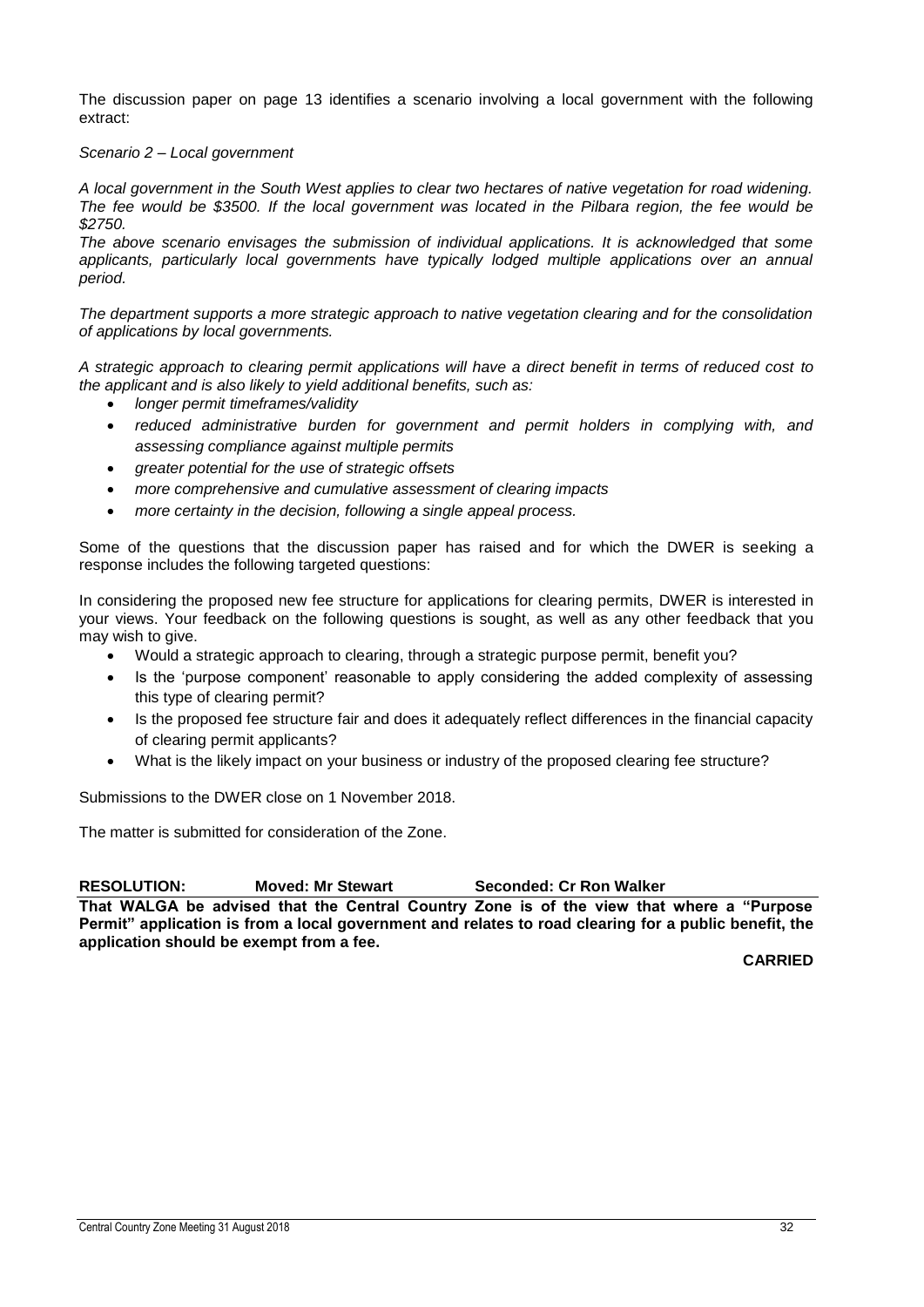#### <span id="page-33-0"></span>**10.6 Election Caretaker Period – WALGA (Attachment)**

| <b>Reporting Officer:</b>      | <b>Bruce Wittber, Executive Officer</b>                |  |
|--------------------------------|--------------------------------------------------------|--|
| <b>Disclosure of Interest:</b> | Nil                                                    |  |
| Date:                          | 22 August 2018                                         |  |
| <b>Attachments:</b>            | <b>WALGA Template Policy Election Caretaker Period</b> |  |
|                                |                                                        |  |

#### **Background:**

In early July 2018 WALGA released, by Infopage, for consultation a Draft Template Policy "Election Caretaker Period" seeking Member Council comments by Friday 31 August 2018.

By way of additional background the following is an extract from the Infopage:

*Caretaker conventions exist at the State and Federal level of Government as:* 

- *the dissolution of a Parliament means there is no popular Chamber to which the Executive Government can be responsible; and*
- *every State or Federal election brings with it the possibility of a change of government.*

*For these reasons, State and Federal governments assumes a caretaker role during an election period*  from the time that a Parliament is dissolved to ensure that decisions are not taken which would bind an *incoming government and limit its freedom of action.* 

*Although Local Governments differ in that there can be no change of government, caretaker conventions may still be applied to place restrictions on the types of decisions and activities that may be undertaken by a Local Government in the period immediately before an election.* 

*Restrictions on Local Government decisions and activities during a 'caretaker period' have the purpose of preventing actual or perceived advantage or disadvantage to a candidate that may be actually or perceived to arise from Local Government decisions, activities or use of public resources.* 

#### **Executive Officer Comment:**

Local Government 'caretaker conventions' are legislated for Local Governments in South Australia, Victoria, New South Wales and Queensland.

It is not legislated in WA however a number of local governments have voluntarily adopted a caretaker policy.

A copy of the proposed template is attached to the agenda and WALGA is seeking feedback on the proposed policy.

The matter is listed for discussion and whether the Zone has a position on the contents of the draft template.

#### **Noted**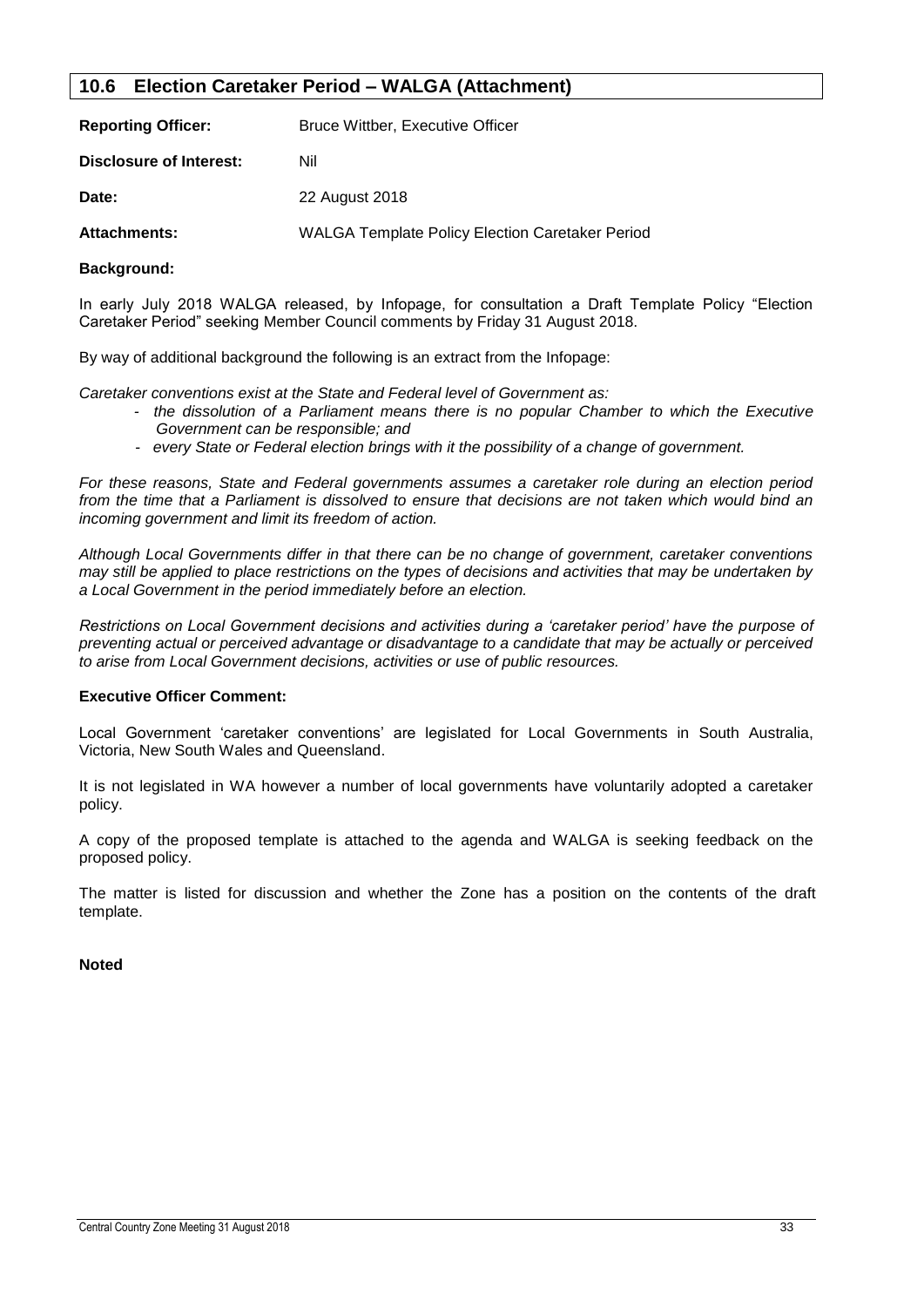#### <span id="page-34-0"></span>**10.7 Approval Conditions for Roads on the RAV and AMMS Networks**

| <b>Reporting Officer:</b> | <b>Bruce Wittber, Executive Officer</b> |
|---------------------------|-----------------------------------------|
| Disclosure of Interest:   | Nil                                     |
| Date:                     | 28 August 2018                          |
| <b>Attachments:</b>       | Nil                                     |

#### **Background:**

The Executive Officer noticed in the WALGA Local Government News Issue 29 (27 July 2018) the following article relating to Approval Conditions for Roads on the RAV and AMMS Networks:

*Managing Heavy Vehicle Access to Local Roads*

*WALGA has been advised by Main Roads WA that their policy regarding conditions applied to Notices and Permits that allow Restricted Access and Concessional Mass trucks to use certain roads will change from October 2018.*

*Currently Local Governments may propose a condition requiring all vehicle operators to carry written approval from the Local Government endorsing use of the road (previously referred to as CA07).*

*Following advice from the State Solicitors Office that applying this condition is potentially unlawful, Main Roads propose to abolish this condition.*

*Records indicate that 117 Local Governments have one or more roads to which the CA07 condition is applied.*

*WALGA has advised Main Roads that policy changes should only be considered once there is a complete understanding of the way the current arrangements function.*

*WALGA has agreed to consult with all affected Local Governments to determine how and why CA07 conditions are applied, to determine the consequences of abolishing the condition and what alternative mechanisms may be appropriate.*

*For more information, email Policy Manager - Transport and Roads, [Mark](mailto:mbondietti@walga.asn.au)  [Bondietti](mailto:mbondietti@walga.asn.au) or call 9213 2040.*

#### **Executive Officer Comment:**

The Executive Officer originally incorporated this matter as part of Agenda Item 10.1 which was incorrect as the Harvest Mass Management Scheme and the Approval Conditions for Roads on the RAV and AMMS Networks are two separate issues.

Ian Duncan Executive Manager, Infrastructure at WALGA has provided an update on this matter as follows:

*As a result of industry concerns about some Local Governments charging transport operators to use local roads with Restricted Access Vehicles (RAV) and trucks operating with above regulation axle mass (under the Accredited Mass Management Scheme [AMMS]), Main Roads WA sought State Solicitors advice regarding the legality of the current charging mechanism. Based on the advice provided, Main Roads WA propose to remove the condition that the vehicle operator must carry a current letter of approval from the Local Government (known as condition CA07) from all Notices and Permits.*

*WALGA has requested that prior to making any policy changes Main Roads fully consider all of the potential implications of the proposed change. To inform this decision making, a study is being completed to document and understand:*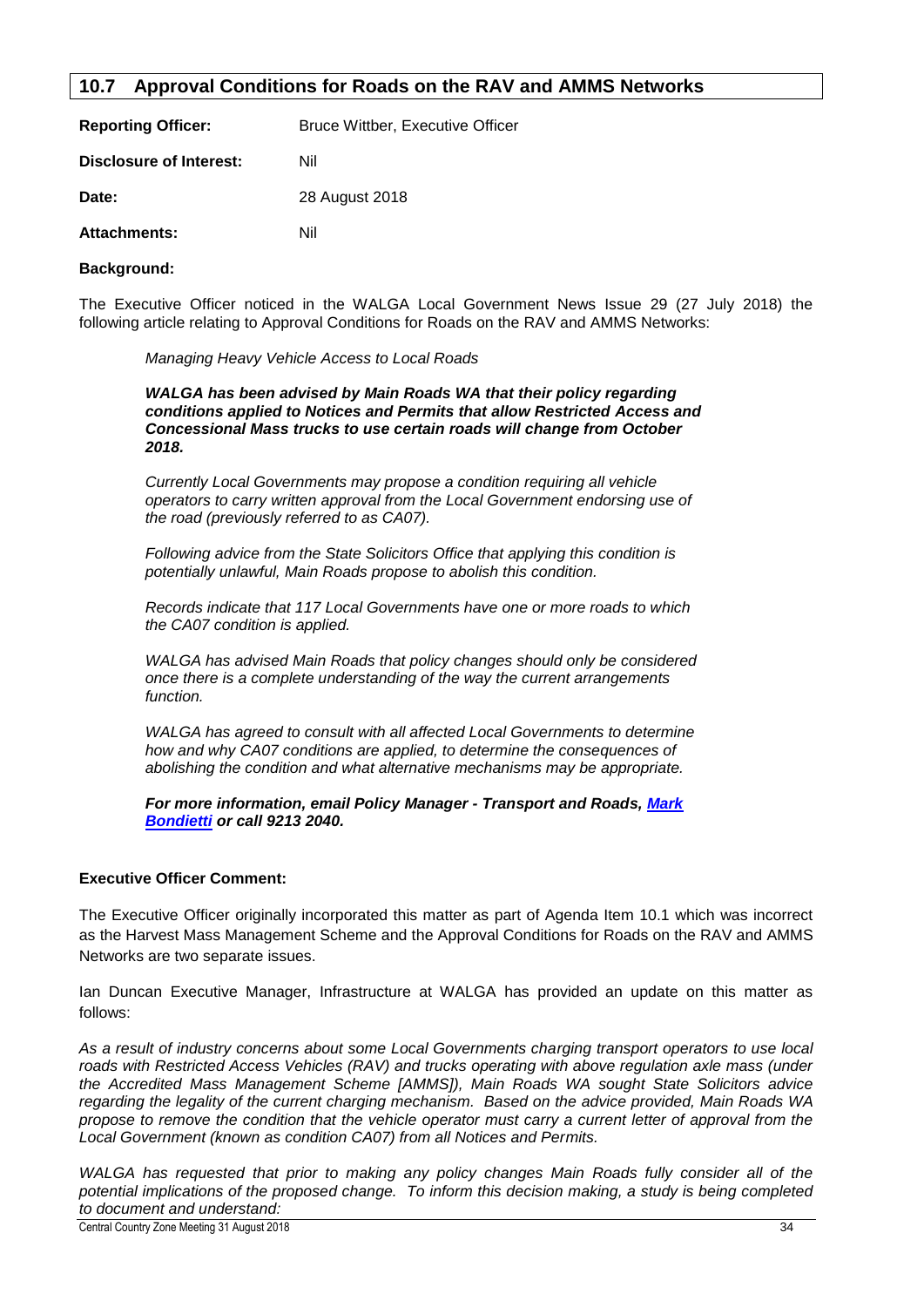- *which Local Governments provide letters of authority to heavy vehicle operators;*
- *how many letters are issued and how frequently;*
- *how the condition is used to manage heavy vehicles across the network; and particularly; and*
- *how the condition is used for charging road users.*

*A study which is inviting direct input from each of the 117 Local Governments that currently have a CA07 condition on one or more road is underway to inform a policy position. Given the timing this matter is likely to be concluded before the December State Council meeting and will be initially addressed through the Infrastructure Policy Team.*

WALGA is seeking input from Zone delegates from affected Member Councils.

The report is submitted for consideration by the Zone.

**Noted**